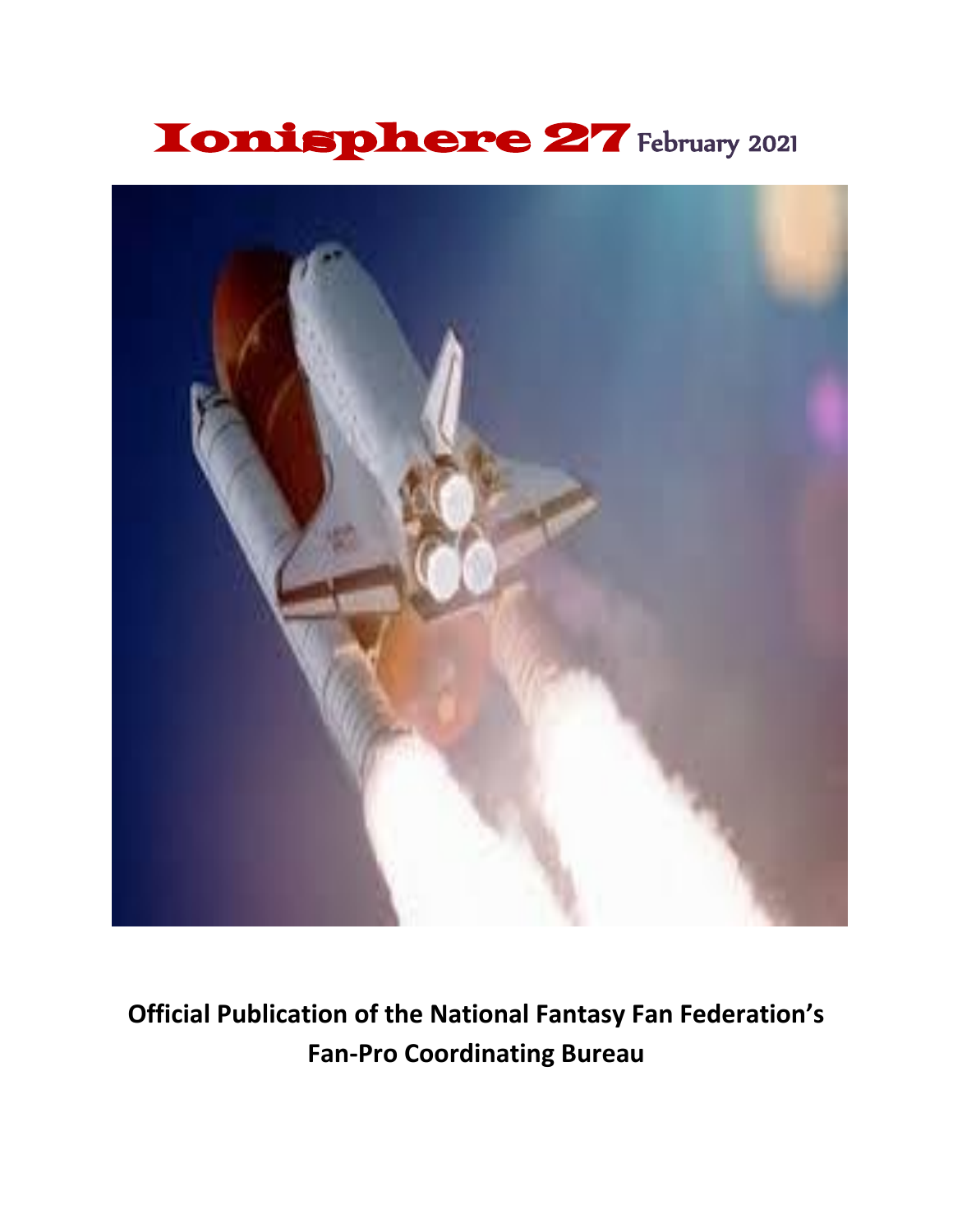Editor: Bureau Chief John Thiel, 30 N. 19<sup>th</sup> Street, Lafayette, Indiana 47904. Ionisphere is a bi-monthly science fiction fan magazine intended to represent the Fan-Pro Bureau and further interaction among those involved in science fiction and fantasy and their fandoms. Editorial address is kinethiel@mymetronet.net .

Published for the National Fantasy Fan Federation (N3F). To join or renew, use the membership form at http://n3f.org/join/membership-form/ to provide your name and whichever address you use to receive zines.

Memberships with the National Fantasy Fan (TNFF) via paper mail are \$18, memberships with TNFF via email are \$6. Zines other than TNFF are email only. Additional memberships at the address of a current dues-paying member are \$4. Public memberships are free. Send payments to Kevin Trainor, PO Box 143, Tonopah, NV 89049. Pay online at N3F.org. Our PayPal contact is treasurer@n3f.org.

**STAFF**



Jeffrey Redmond, 1335 Beechwood NE, Grand Rapids, Michigan 49505, redmondjeff@hotmail.com Jon Swartz, 12115 Missel Thrush Court, Austin, Texas 78750, jon\_swartz@hotmail.com Jefferson Swycaffer, Post Office Box 15373, San Diego, California 92175-5373, abontides@gmail.com John Polselli, 264 Chestnut Hill Road, Chapochet, Rhode Island 02814 Heath Row, 4367 Globe Avenue, Culver City, California 90230, kalel@well.com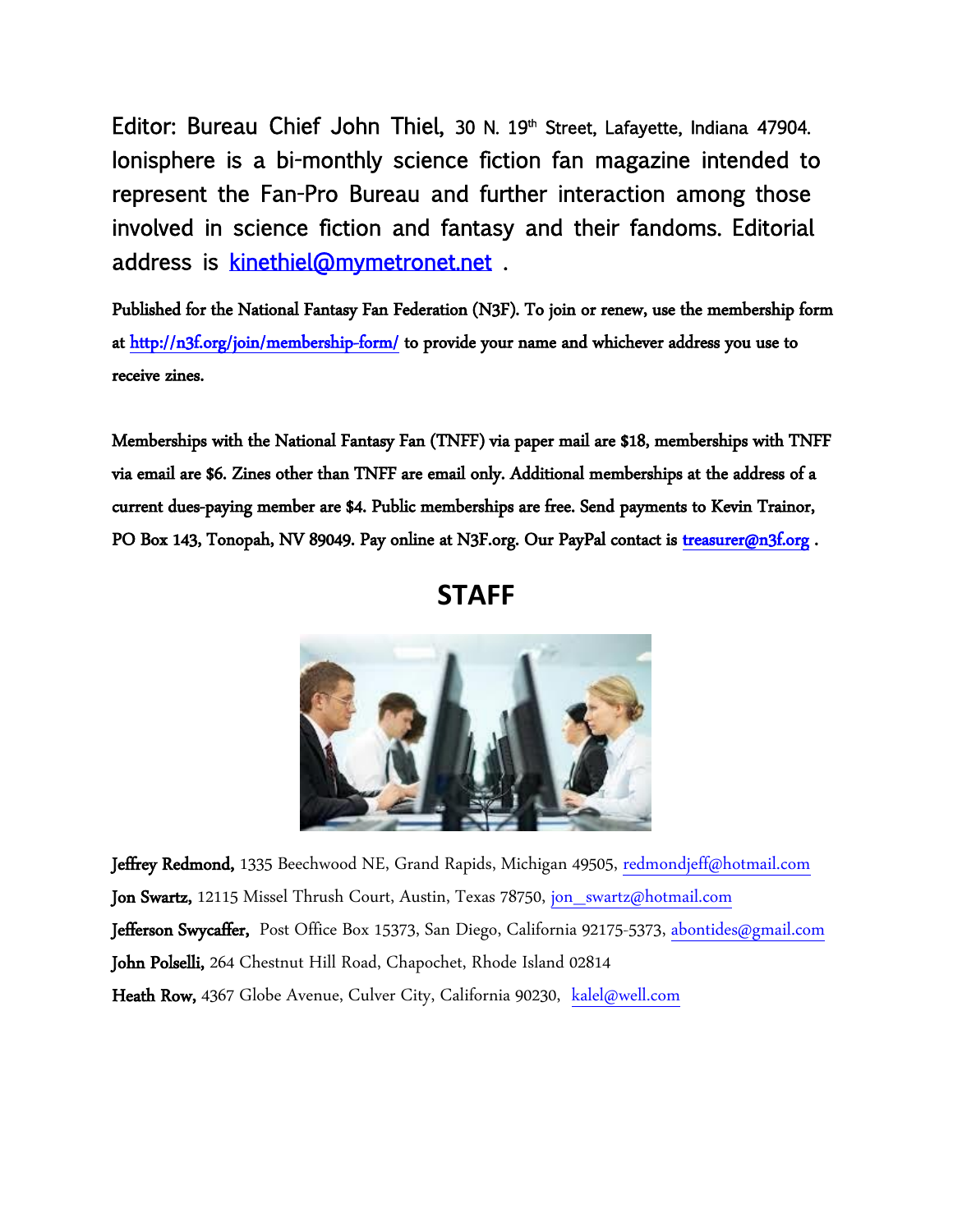#### **CONTENTS**

Editorial: What Will This Year Bring? by John Thiel, page four Interview With Somtow Sucharitkul by John Thiel, page six Who Am I? Re-Inventing Oneself as a Southeast Asian Writer by Somtow Sucharitkul, page ten An Informal History of Fan-Pro Relations by John Thiel, page nineteen Behind the Scenes: Analyzing a Science Fiction Film by Jeffrey Redmond, page twenty-one Considerations for Improving & Building Up the Fan-Pro Coordinating Bureau, ed, page twenty-seven Interview with Glenn Damato by Tamara Wilhite, page twenty-nine Culture Clash by Jeffrey Redmond, page thirty-four

3 Cards by Will Mayo, page forty



**Ionosphere—Maven detects sporadic layers. Photo by Scinews.**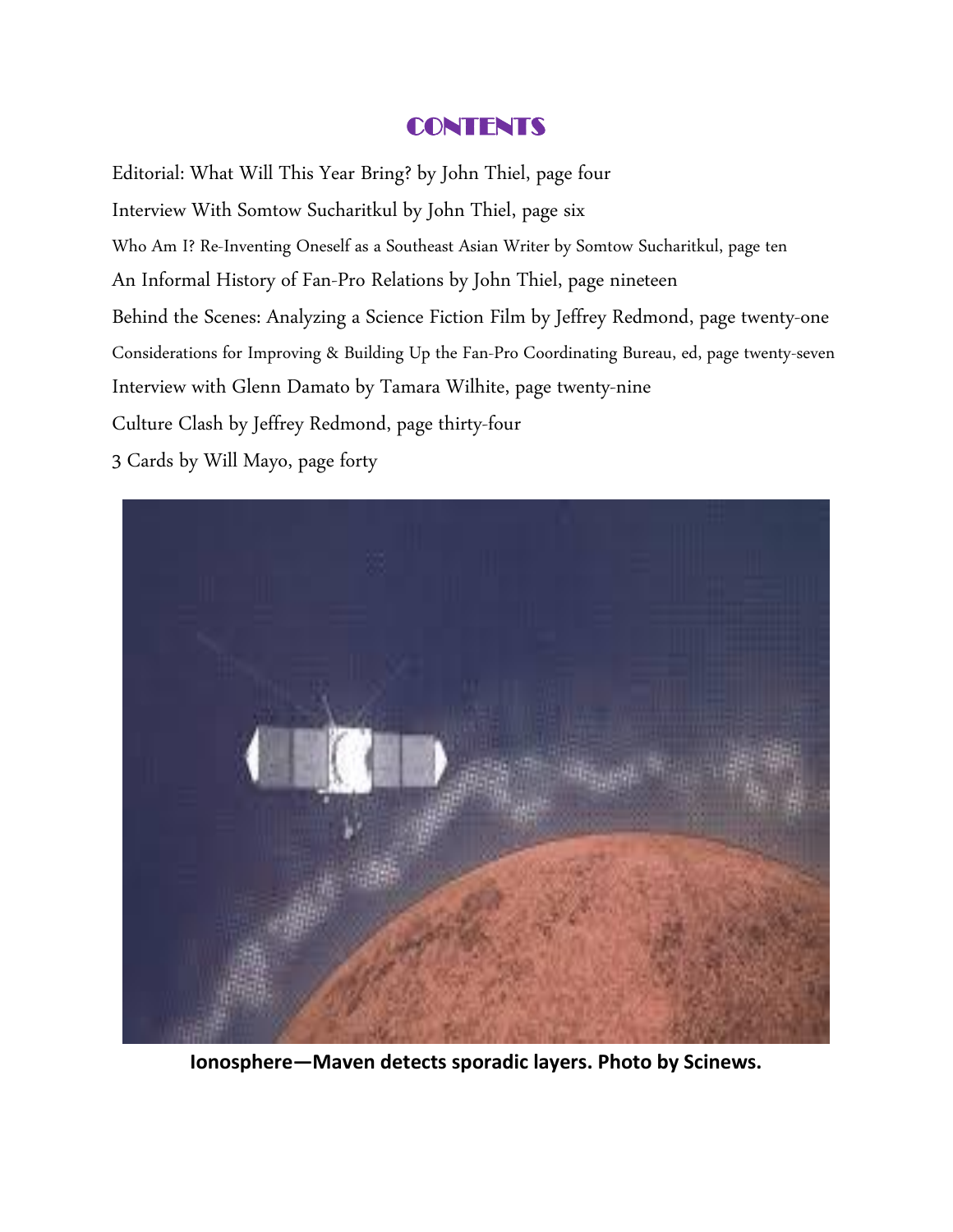



## What Will This Year Bring? by John Thiel

 As we cross into a new year there is speculation about what the new year will bring; will there be big changes over the course of that year? Last year saw plenty of changes over the year before then—it was the year of the Covid Virus, a year of Pandemic, one which involved the entire world and caused emergency measures to be taken everywhere. Will this year be a continuation of the conditions forced upon us by that virus?

 This year commenced here with the announcement that Covid inoculations were being brought in and made available. We are hoping this will be a step toward overcoming the virus conditions.

 In terms of science fiction this is highly relevant, because life was becoming something resembling a science fiction story; one is reminded of John Christopher's NO BLADE OF GRASS, Wilson Tucker's THE LONG LOUD SILENCE, Fredrick Pohl's A PLAGUE OF PYTHONS, perhaps John Wyndham's DAY OF THE TRIFFIDS, and numerous other books about society interrupted by plague conditions. One might remember also H.G. Wells' ending of WAR OF THE WORLDS about the Martian invaders being killed by a virus.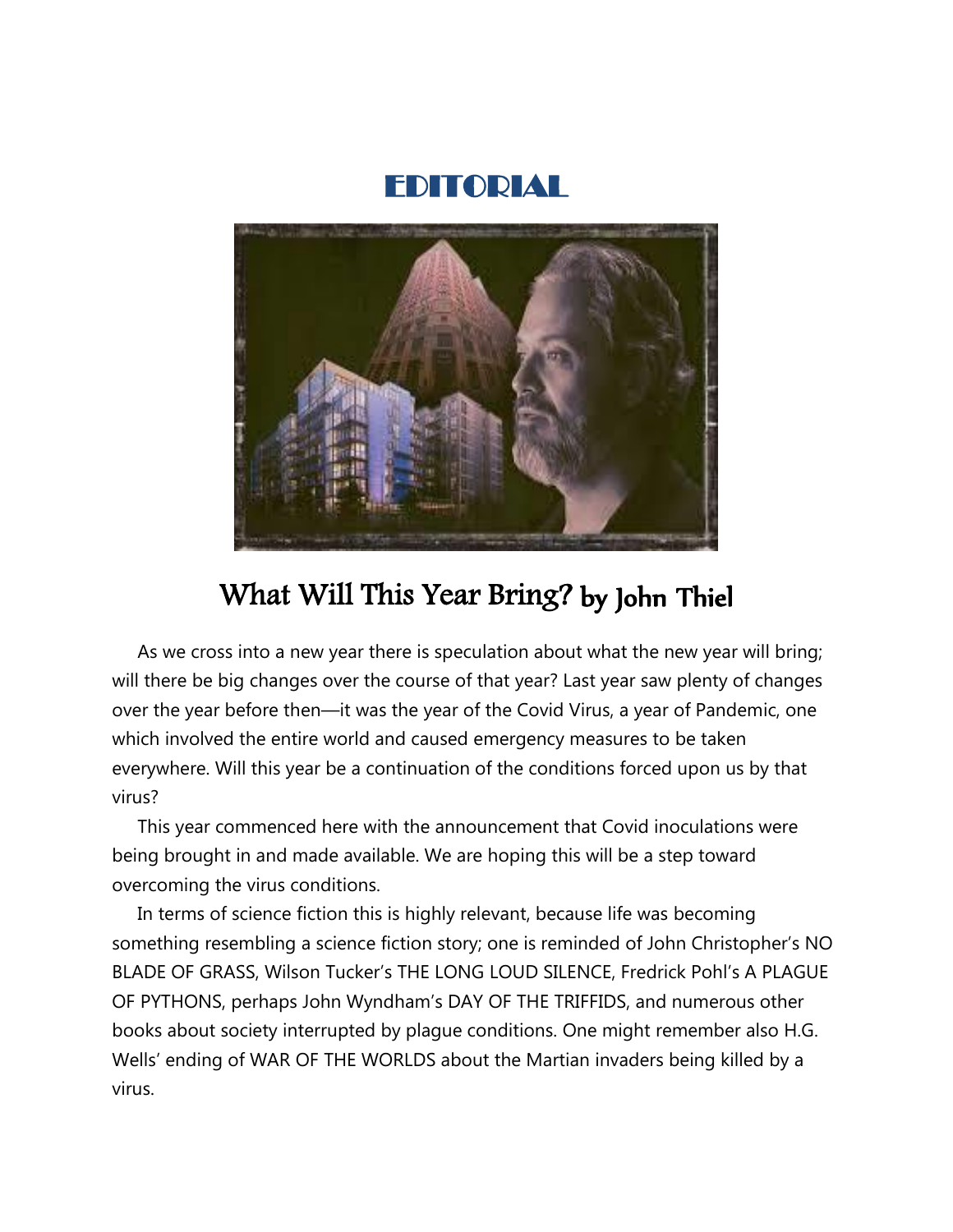I'd like to offer the opinion that the new year will be what we make it; I think that here in the National Fantasy Fan Federation we should be striving for an increase in science fiction interests and working at reconstruction, which is the same thing that people in general might be doing in terms of the plague, a reconstruction of all the damages wrought by the plague. Always following a war there is reconstruction, and I would like it if we would all be in on this aspect of post-disaster conditions. Why not work to reconstruct the damage done to science fiction by the modern conditions in which two wars called World Wars were followed up by warfare going on everywhere, which may finally abate due to the plague situation having interrupted warfare as well as the normal functioning of society. Once warfare is interrupted there is some consideration given to whether it should continue, and this, it seems to me, may be the case in the coming year. For one thing, epidemics could be considered the by-products of warfare conditions. Perhaps both should come to a halt, played out. What should not be played out is the will toward reconstruction.

 It's forward we should be moving, not regression due to the blockades there have been against progress. These blockades lessen when they are not blockading the progress of warfare. I am hoping that science fiction writers will be coming up with answers to the questions they have been raising, as a more and more clear look is taken at the meaning of the present-day crises. Why not strive for what is good, rather than wasting our time in ceaseless argumentation and conflict? Some might say that good doesn't require being striven for, but reconstruction is a good that does take some striving. I feel much better, myself, when I am working toward some goal that I consider it worthwhile to achieve, than I feel bemoaning the wretchedness of modern conditions.

 Will any good be brought to us, or will we HAVE to bring the good about strictly by ourselves? It seems that if no good comes freely, there is no incentive to work toward good, because even if we accomplish some minor achievements the rest of what goes on about us is still as bad as ever. Well, if we begin making out in our own milieu, we have found better surroundings for ourselves, and might be able to discover the same thing happening where there are other instances, as destruction does beget the will toward improvement and finding better things. Any impulse we have toward making things better does not come from nowhere, and I suggest that we follow such impulses.

 Let's look toward having a better year in the National Fantasy Fan Federation, anyway. We might be surprised at how good that could make us feel. Who's the man who says otherwise?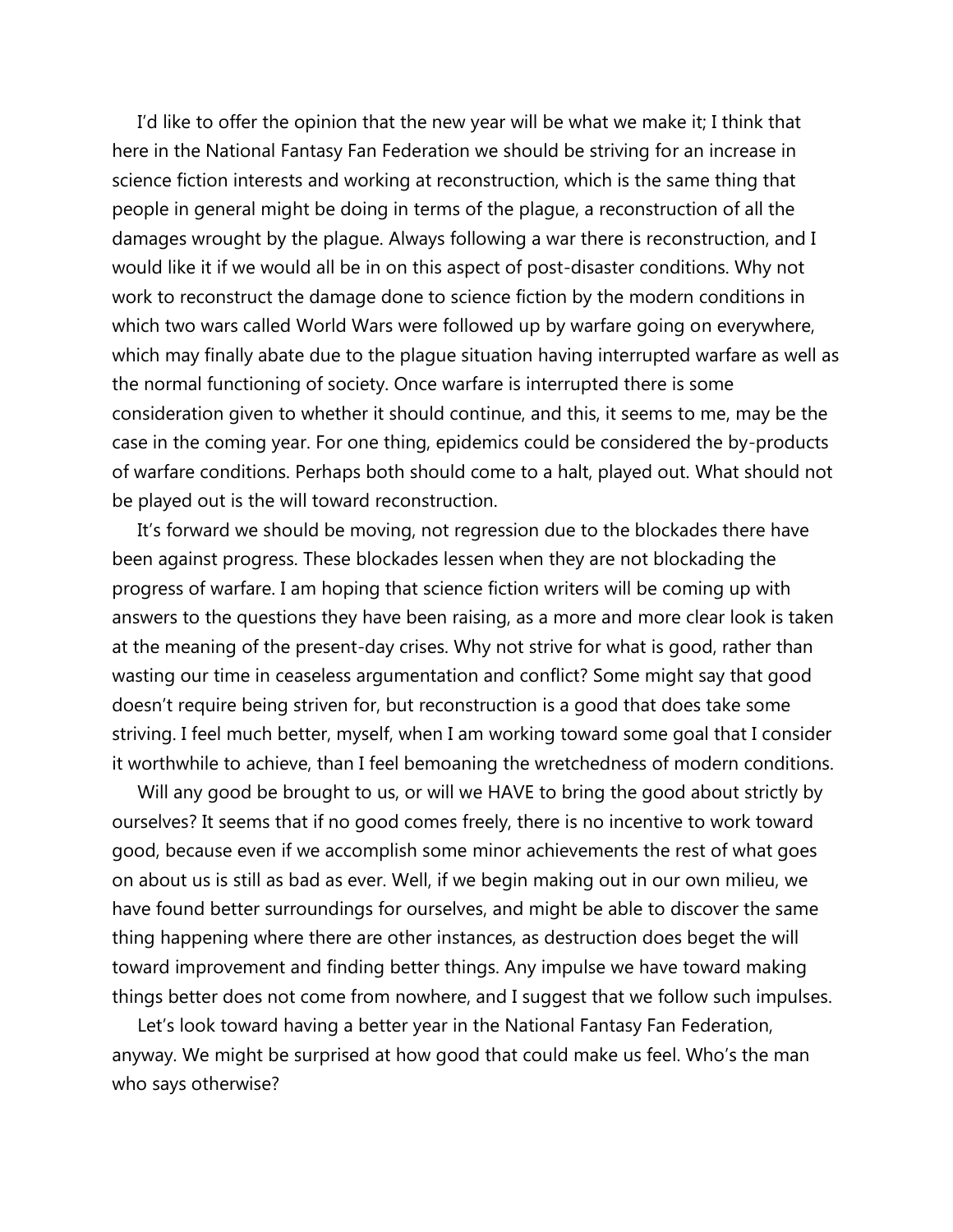### **Interview with Somtow Sucharitkul** by John Thiel



Somtow Sucharitkul, first interviewed in Ionisphere by Jim Allen in the 1980s, was not long into science fiction at that time. His first novel, STARSHIP AND HAIKU, winner of the Campbell Award for best new writer, was published in 1981. His first publications were in the late 1970s in Asimov's and Analog. He also wrote under the name S.P. Somtow. He's also been known for works in art and music. His approach to writing is sportive, artistic and off-trail, and he has been described as having "dazzling talents and acerbic wit". He won the World Fantasy Award for best novel in 2002 for THE BIRD CATCHER.

He was born in Bangkok, Thailand, moved in 1953 at the age of six months to England, where he received his education at Cambridge. He returned to Thailand in the early 1960s for five years, where he learned the ways of Thailand.

He may be found on the net at https://www.somtow.com with SOMTOW'S WORLD and has a Facebook page at www.facebook.com.somtow . His email address is Somtow@mindspring.com .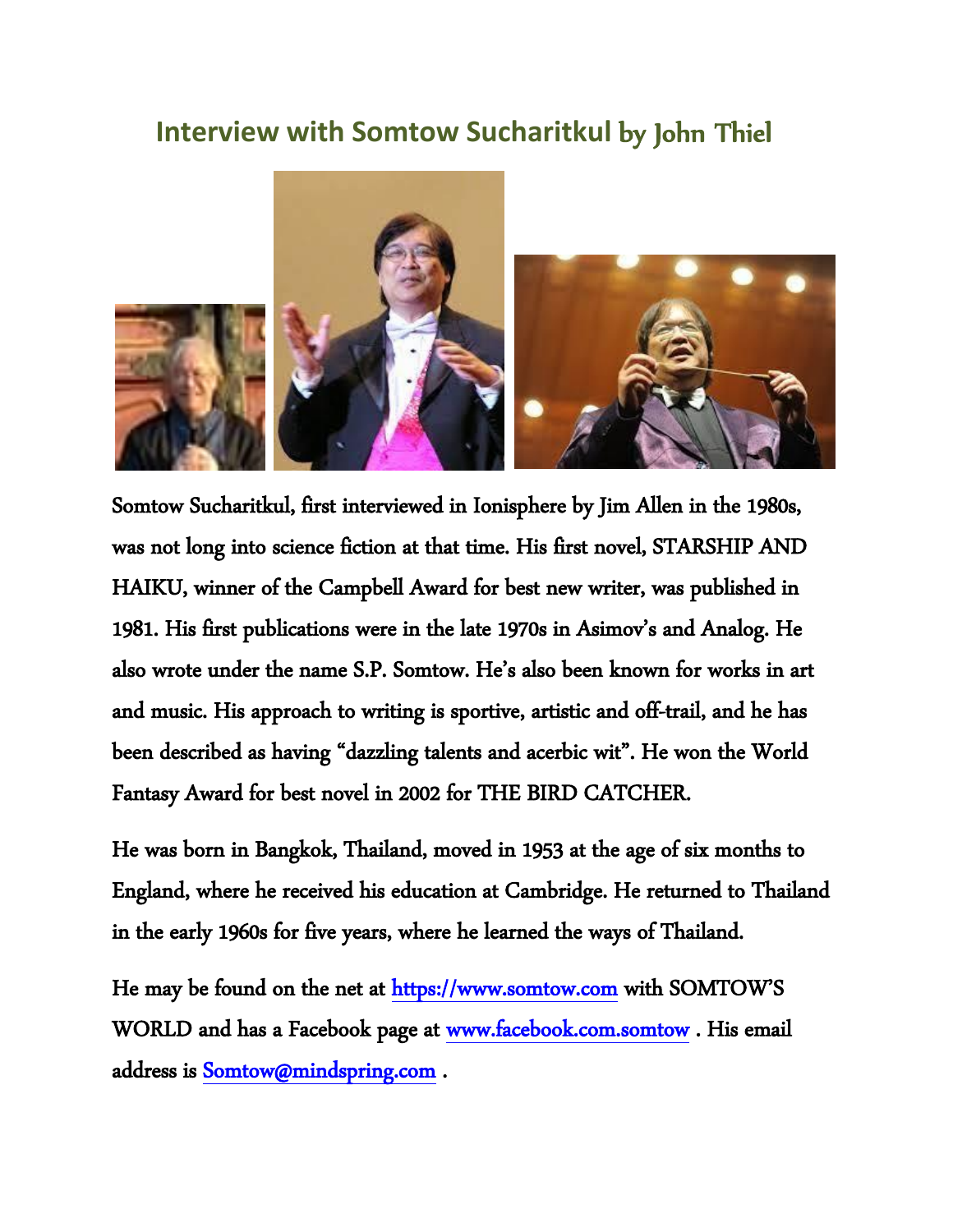

**IO**: Somtow, long time no see. You were in Ionisphere in our earlier issues and now Ionisphere has jumped to the present times and been re-established as a National Fantasy Fan Federation publication, as before. I'm pleased to have the chance to interview you. After all, did you not write an essay called "Reinventing Oneself as a Southeast Asian Writer"? Here we get to re-interview you after a long passage of time. Here are some things we'd like to ask you about, now that we are more familiar with your writing than we were at our first interview.

 First, did the displacement you experienced in your childhood have any effect or influence on your writing? I refer to positive effects, such as the fancifulness I see in your attitudes, as well as to problems with writing or adjustment in the ways of being a writer.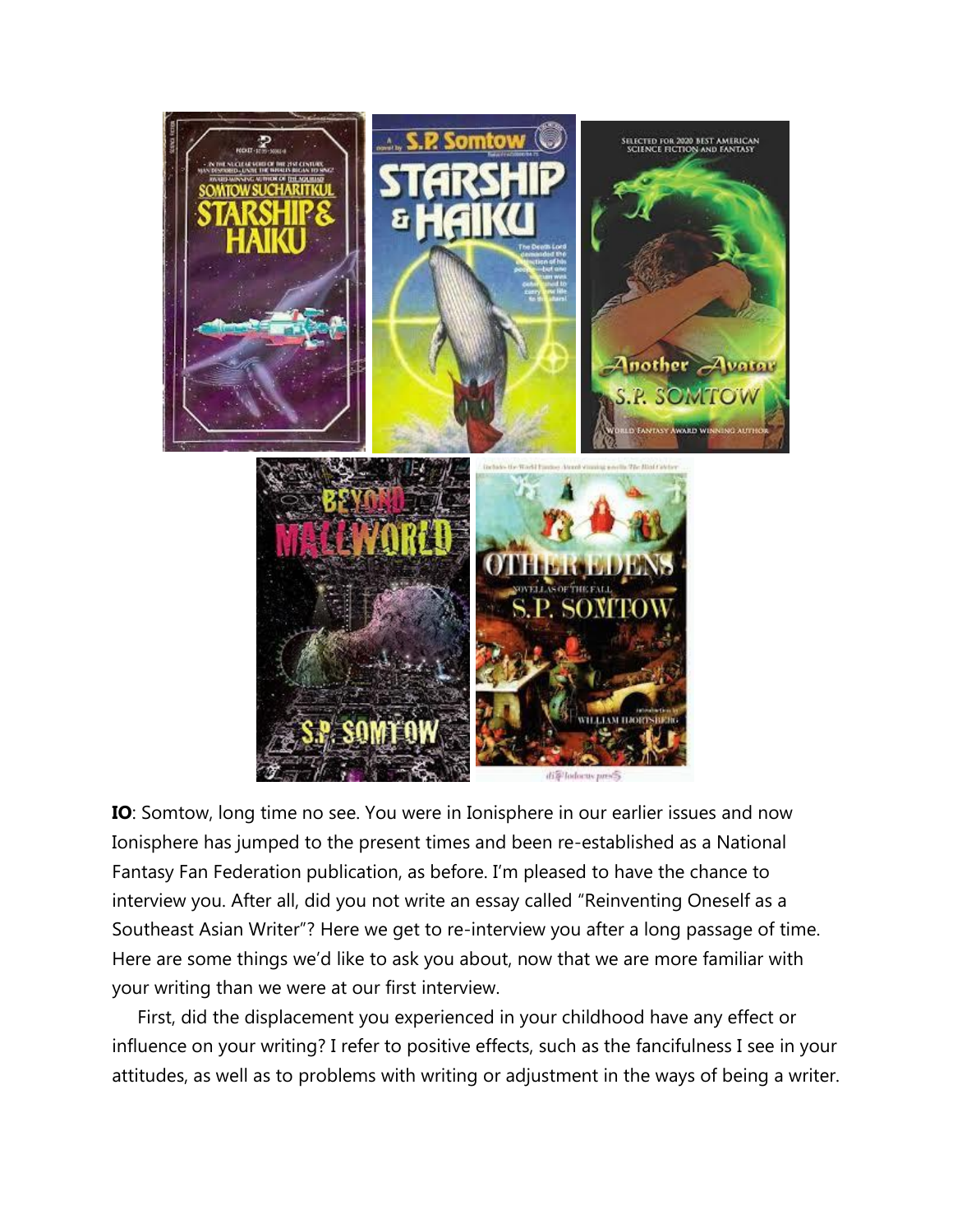But perhaps it also gave you a different view of the world than is found more standardly. **SS:** Any effect? I would say it is the MAIN effect. Encountering half a dozen different cultures before the age of seven, and living in each, made me realize very early on that no way of life is to be taken as normative. I was able to close my eyes and wish myself into a different thought. I've often been a fly on the wall at events where the fates of planets (or at least a country or two) was decided.

**IO**: To what extent do you try to introduce attitudes of Thailand into your writings? **SS**: In the 1970s, my father was ambassador to Japan, and STARSHIP AND HAIKU, one of my very first novels, shows the beginning of my fascination with a culture far more weird and alien to what I was familiar with than any Thai or Western environment. Nevertheless, people keep thinking that because I'm Asian, I must have some kind of native understanding of Japanese culture. This is one of those "they all look alike" problems I encountered at first, since I was once pretty much the only Asian working in the American science fiction milieu. (The German edition of this book stated I was a Korean who grew up in Egypt. Korean because they didn't bother to ask which kind of Asian I was and Egypt because the book had been finished in Alexandria…Virginia!)

 In my early writings I avoided being directly "ethnic" because I was worried about being branded as an "ethnic" writer. No matter how brilliant certain writers are, they can get typecast in a certain culture, whether it's V.S. Naipaul or Salman Rushdie. Science fiction has an infinitude of settings and you shouldn't limit how the audience perceives you. It was Fred Pohl who talked me into doing my first "Thai" story. After that, whenever I wrote stories perceived as "Thai" I'd get World Fantasy Awards nominations and what have you, but much less attention for stories in other settings. It was a doubleedged sword.

**IO**: Are you trying to introduce the Thailanders to Western thoughts and traditions? **SS**: I've been a sort of "explainer" all my life, I suppose. I've premiered many important works of Western art in Thailand—I was the first to do the complete Mahler symphonies here for instance. I have a series of clips on Youtube explaining Western music to Thais—commissioned by our ministry of culture. But in fact Western thought has been here for hundreds of years. In the  $16<sup>th</sup>$  Century, the kingdom of Ayathaya was one of the most cosmopolitan cities in the world: European visitors called it "larger than London, cleaner than Paris". There were all sorts of districts in the capitol city with big immigrant populations of Dutch, Portuguese, and so on. It's probably that Western ideas are more familiar to Thais than the reverse.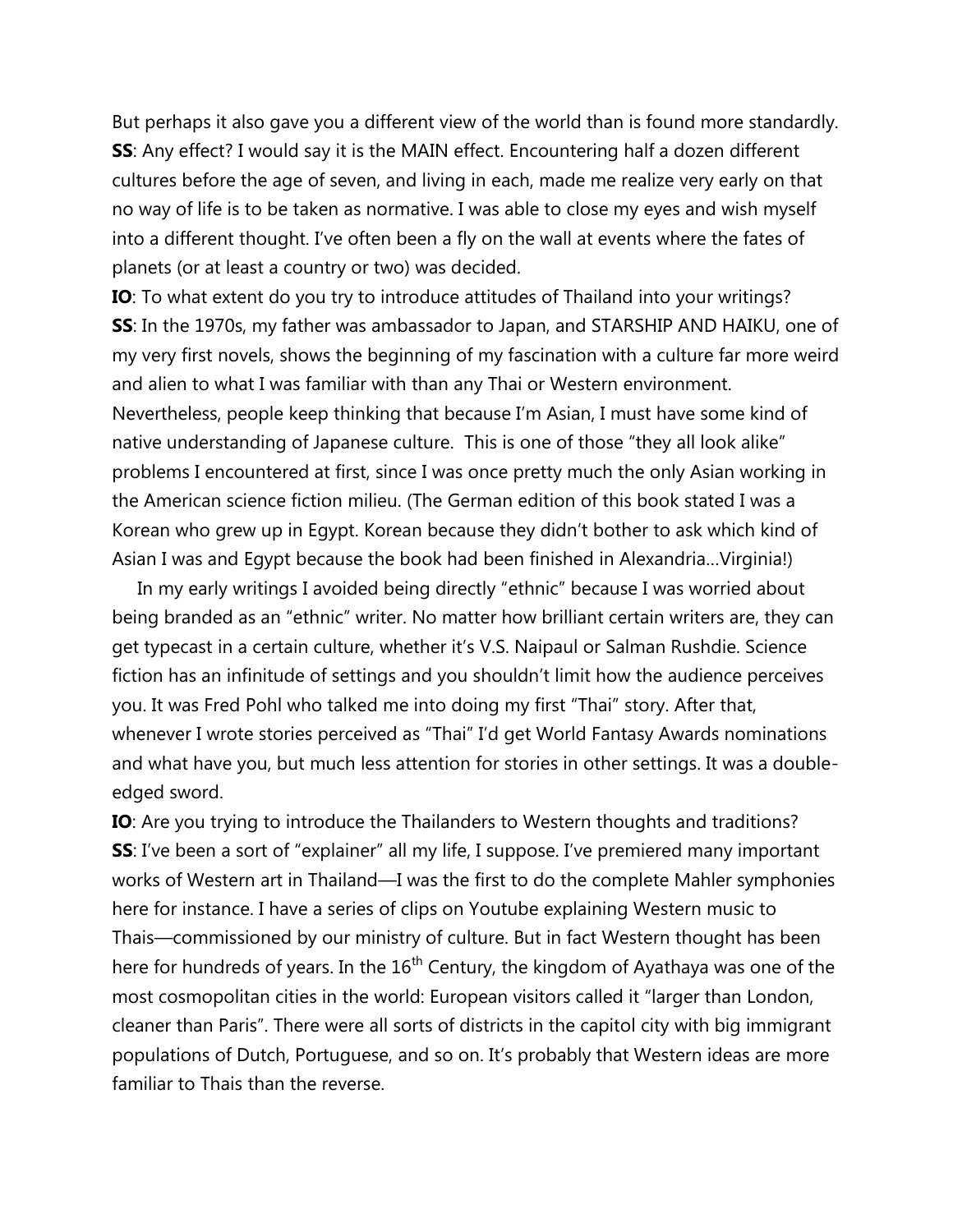**IO**: How did you first become acquainted with science fiction?

**SS**: There was a shelf of books in my class library when I was about ten, living in Bangkok. I went to an extraordinary school—an English language school—in which a brilliant teacher, daughter of a Thai prince, allowed us to study whatever we wanted to. We would ransack the storeroom for whatever textbooks there were and she didn't care about "talking down" to us—we read Shakespeare, I wrote a rather silly fake Greek Tragedy which our class mounted, and so on. This elementary school class was full of people who became over-reachers. V.S. Ramachandran, the neuroscientist, was in the class. He and I had a lab in one of the disused rooms in the old servants' quarters of his house. I brought dead kittens to school once, and our science teacher, instead of screaming, said, Oh wonderful! Let's dissect them! Kwon Ping Ho, now one of Asia's most influential hoteliers, was in the class; his sister, now an award-winning novelist, was, too. The class was a wild adventure.

 So…this shelf of books…someone had donated a lot of S.F. to it. I remember the first stories I read almost verbatim. Some Heinlein, a Theodore Sturgeon story, Blish's A Case of Conscience, much more.

**IO**: What things are you primarily trying to put across to readers in your writing? **SS**: That would require a really long answer, but it's been said that my primary theme is compassion. This makes teller, in a sense, Buddhist stories.

**IO**: Did you attend science fiction conventions or fantasy conventions at which your awards were given?

**SS**: I attended conventions religiously for a decade—losing dozens of awards including two Hugos. I attended every World Fantasy convention I was nominated but after four or five I didn't think I'd ever win, so I didn't go to the one where I won the World Fantasy Award—indeed, I read about it in Locus!

**IO**: What influence do you think science fiction has on the world of literature? What place do you find science fiction and fantasy to have in the world?

**SS**: Science fiction is our world's common mythology.

**IO**: Thank you for an educative interview.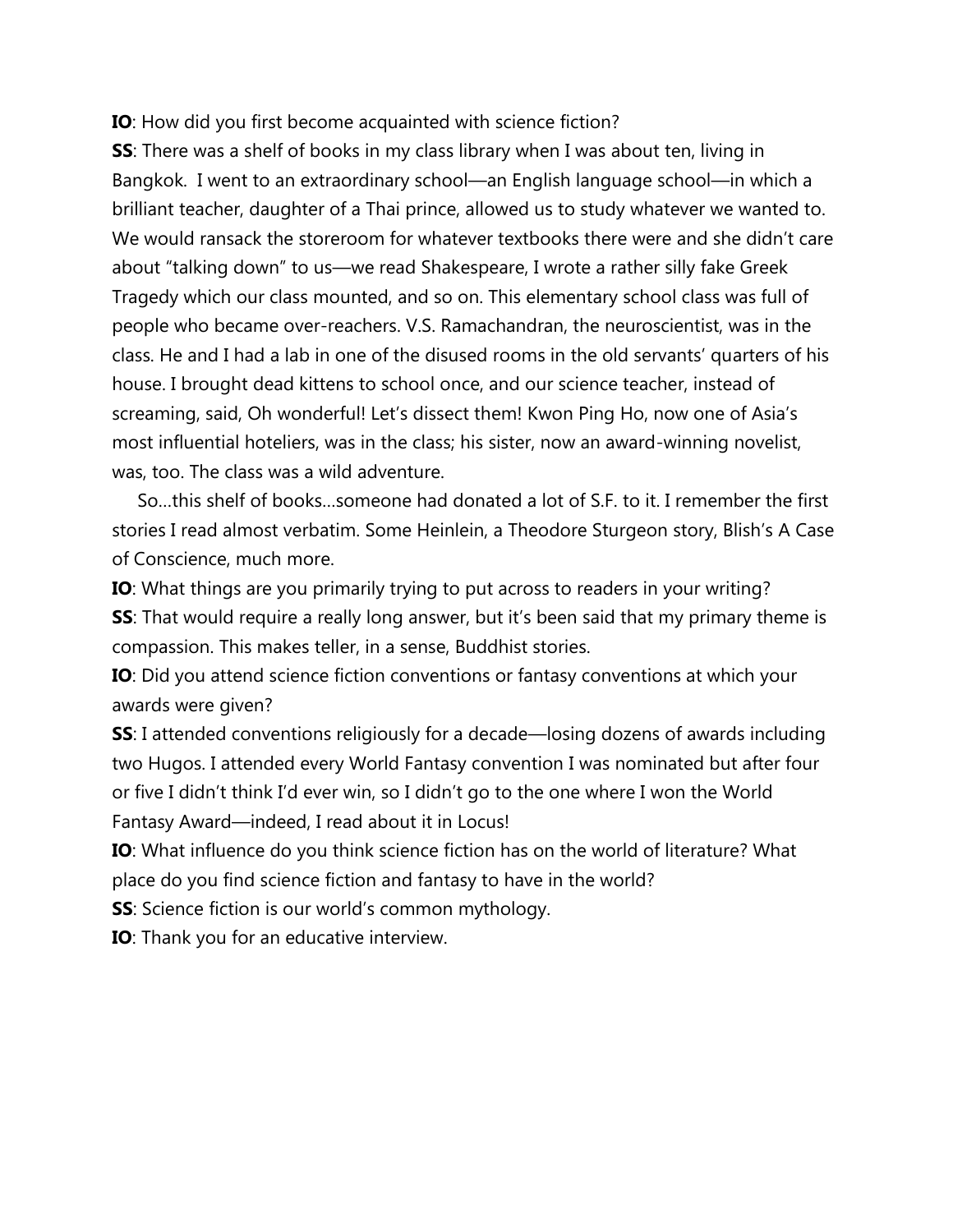# WHO AM |? A short course in reinventing oneself as a Southeast Asian Writer by Somtow Sucharitkul

 This is a speech given by Sucharitkul under the name S.P. Somtow. It was sent by the author, who gave his permission to print the speech here.

> May it please our beloved Royal Highnesses, Your Excellencies; Ladies and Gentlemen:

 I must begin this speech by confessing myself a total failure. When I was contacted by the awards committee, only a few days ago, I thought it would not be too difficult to perform the task of impersonating one of the most well-known Nobel prize winning authors in the world. After all, most of you have never seen him.

 But, though I pulled my Yoruba dictionary off the shelf (don't laugh—I have two of them) and stood in front of a mirror for hours trying to replicate the cadence and body language of a great Nigerian playwright, I think you will have already noticed, if you look at the name on the back of your invitation card and if you look very closely at my face, that I am not he.

Look again! Not even close.

 I studied our guest of honor's beautiful prose with great care, read his interviews, and tried to imagine what such a penetrating world-class intellect, such a passionate advocate for human rights as he would have to say to you, the men and women who have been honored as Southeast Asia's most creative minds.

 As I thought about it, however, my unease and my insecurity was gradually replaced by another, all too human, feeling—indignation. I thought:

 What gives this person from the world beyond, who has never experienced what we have experienced, who has never known what it is like to be a Southeast Asian, the right to tell me that I am not free? Why is it that these people so far away, who have never breathed our Southeast Asian air, never felt the burning Southeast Asian sun on their faces, always presume to know so much about what we think, feel, are?

 So I must begin by informing our absent guest of honor tonight that I am proud to stand here, in front of my prince, my peers, and my compatriots, and tell the world that right here, in this place and time, I have never felt more free. And that is because I have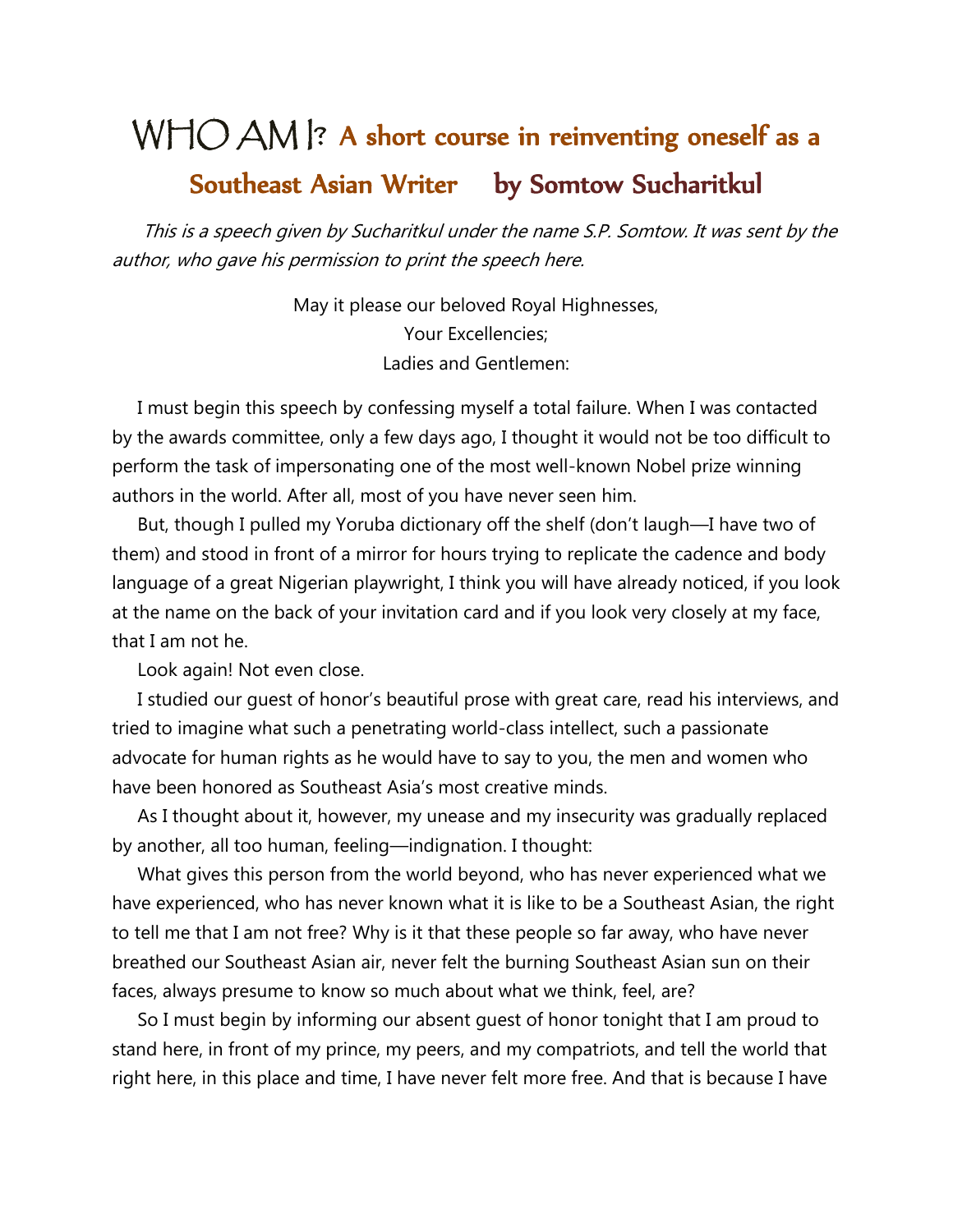finally come home.

 I want to say tonight that we who have collectively dreamt into being our vision of Southeast Asia, are not here to have the world teach us who we are. The world has changed. We are here to teach *them*. But to do this, we must first dare to know ourselves.

 This daring is at the very heart of what we do. And it's the very heart of what I want to talk about this evening.

 I won't be offering you any pearls of wisdom from the Olympian viewpoint of a Nobel prize winner. Instead, I will be speaking as one of you. I think it's about time someone did that.

 When I was six months old, I left Thailand. I'm afraid I had little choice in the matter. In my childhood I drifted from culture to culture, country to country. I was a perpetual stranger. Being an outsider was the greatest gift I ever received as a novelist and as a composer, because it enabled me to see things in people's lives that they had often hidden from themselves. It is because of this gift of peregrination, bestowed on me by my parents, that I acquired a reputation for being able to write novels from the perspective of people utterly different from myself—women, Native Americans, vampires, aliens, even, in one case, whales.

 Today, more than half a century later, I have returned home. I've seen the world as an American, and I've seen it as a Southeast Asian. I would like to share with you a few episodes from this journey. I think it is a journey which all of us take, on one level or another, when we say to the world, I am an artist, and I am a Southeast Asian. Perhaps some of you did not have to travel the globe for fifty years to reach the precarious ledge place I now stand on, halfway up the hill with the ultimate goal still glimmering in the distance. But it is OUR journey and no one else's.

 What is an artist…and what is a Southeast Asian…and where do these two areas intersect? This is a perplexing question and in my life it was first asked when at the age of eleven I wrote a certain poem which was published in the Bangkok **Post**.

 It was a rather silly poem, really. It was about the wind, and about a rather alienated child—myself, no doubt—who felt more kinship with the wind than with the human beings around him. The author was a self-important young brat. Some of my words were awkwardly chosen. Indeed, my only recollection of the poem for years was that in it, I had managed to use the word *quasitangible*.

Now, by one of those monumentally novelistic coincidences that statistically cannot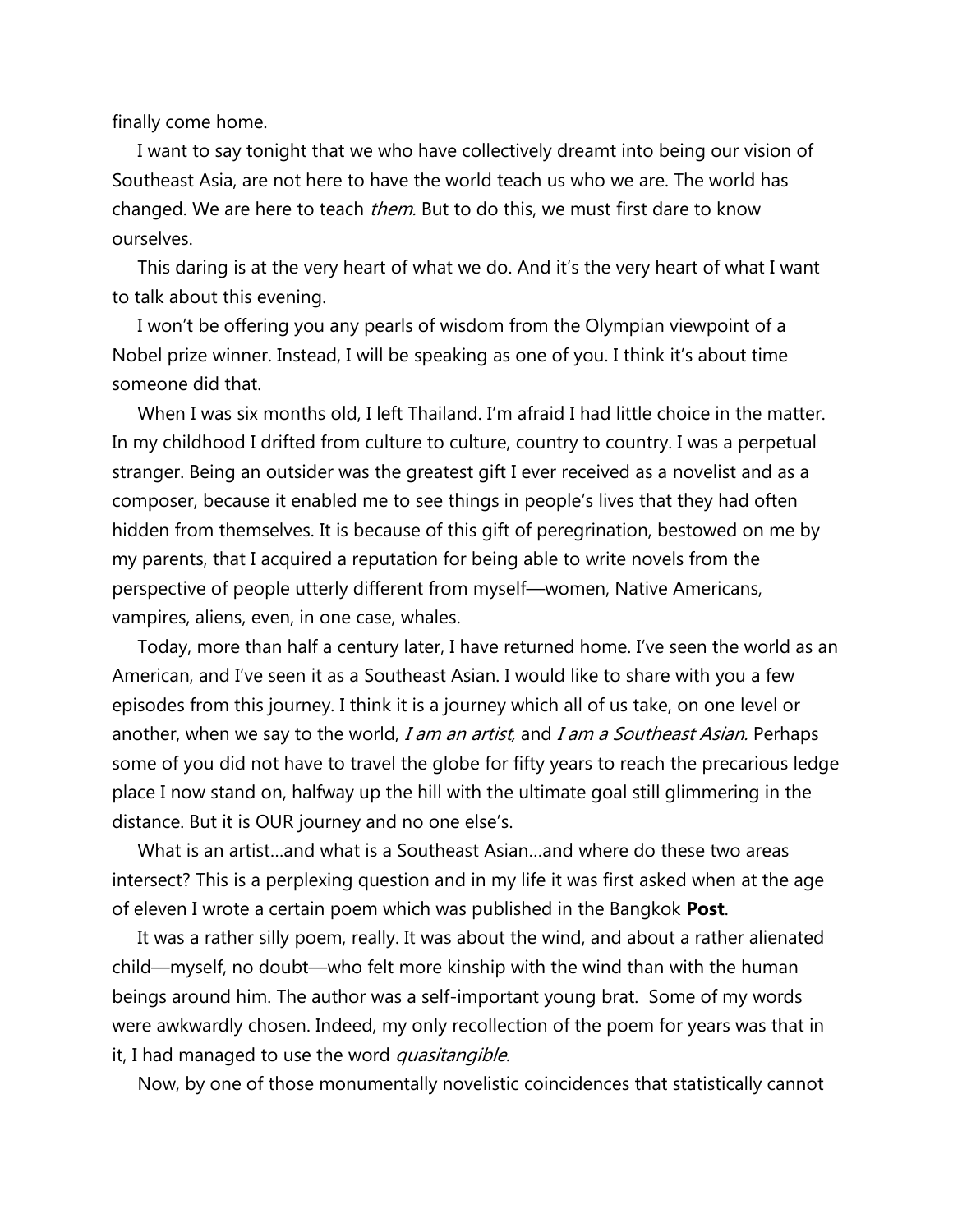happen, the well-known actress Shirley MacLaine was in Bangkok and happened to read the **Post** that day.

 The fractured cadences of youth spoke to her in a different voice—like one of those stilted pseudo-oriental voices that you might hear in a western movie…perhaps like James Mason in LOST HORIZON. And the line "I am not a man", written because I was a child, spoke to her, perhaps, in feminist terms.

 Years later, when I was in late adolescence, I discovered that this poem had been reprinted as the epigraph to Shirley MacLaine's autobiography and New Age manifesto, DON'T FALL OFF THE MOUNTAIN.

 I had written a rather silly and childish sort of poem. But to someone from a completely different perspective, it had become a jewel of ancient oriental wisdom. Its ingenious phrases, stripped of their context, had become a sort of intellectual fortune cookie.

 When I was eleven years old, I couldn't speak a word of Thai. Now, from the other side of the world, someone had heard my voice—but I couldn't recognize the voice she had heard. I had become one of the mysteries of the east.

Out of this bizarre case of mistaken identity was born a kind of career.

 You see, my feelings were ambiguous to say the least. A seventeen year old is bound to be embarrassed to see something he dashed off at eleven on the front page of a best seller. It was a writer friend of my parents, the mystery writer Patricia Moyes, who said to me, "Don't get mad. Get money."

 I found an agent and pretty soon a check for five hundred dollars, minus ten percent, popped into my mailbox. I learned very young that words can pay the bills.

 It is still the most per word I have ever been paid, so in a sense my career has been on a downward spiral ever since.

 I tell this story to illustrate a very important truth about what we do. The western world has some curious ideas about who we are. And they're a lot louder than we are, so some of us can perhaps be forgiven when we start believing that we are who THEY say we are.

I know this for a fact because, I confess, I am guilty of it too.

 In my twenties, with my shiny British classical education still clinging to my swelled head, I returned to Thailand for the first time since childhood. Of course, I had grand ambitions. I knew that I was going to breeze into the kingdom of smiles and change the arts forever.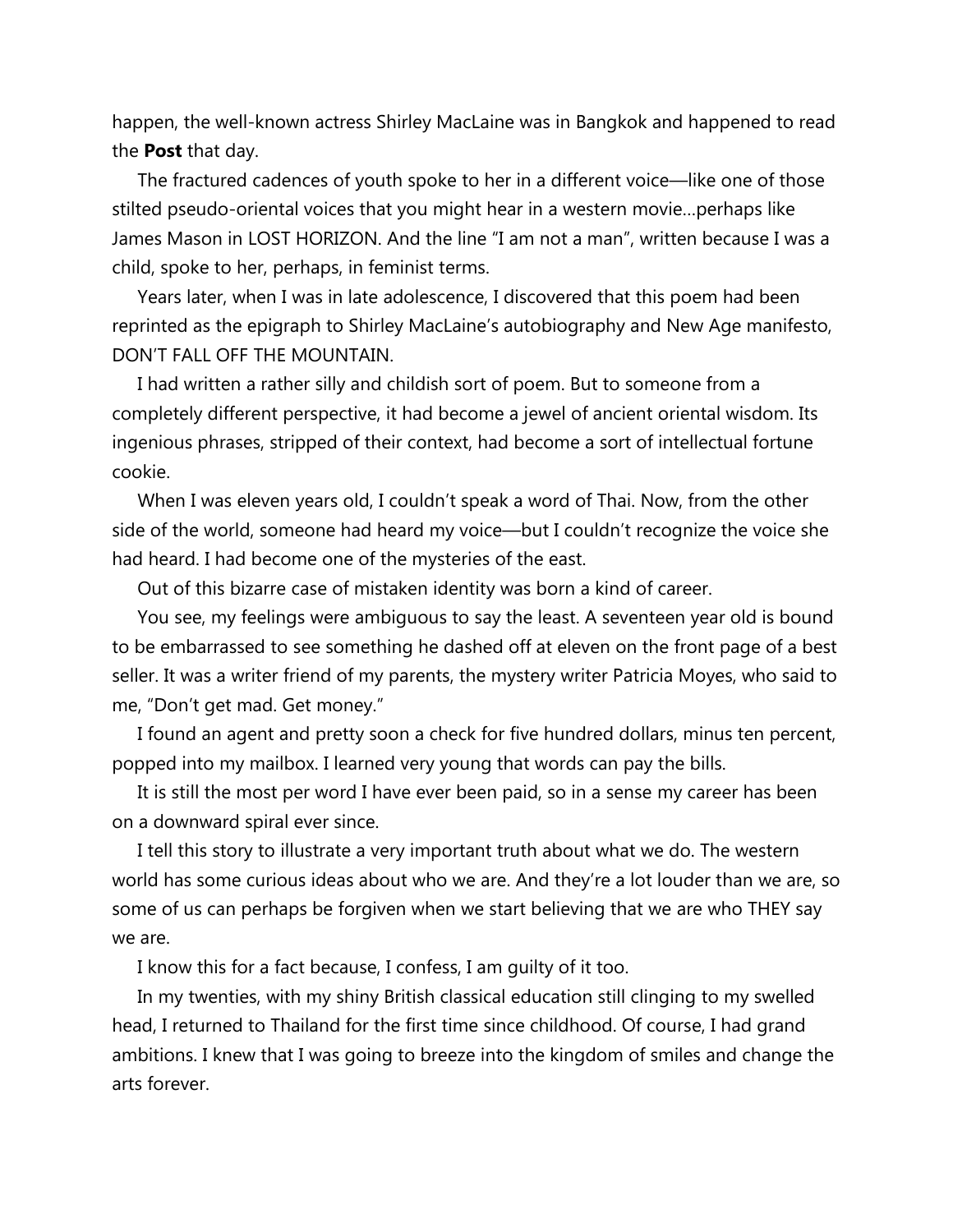I lasted eighteen months.

 It was a wild eighteen months. I and my fellow artists upturned many carts. We had this idea that we throw together all the sonorities of western and Southeast Asian music and come up with exciting new sounds, new avenues of creation. Everybody hated us.

 I think that perhaps the turning point for me came when my friends and I, in 1978, organized a huge Asian composers' conference in Thailand. We wanted to break down all the walls that separated east from west. At the climactic event of the conference, a concert was to take place at the National Theater, with the premiere of a startling new work for Thai and western instruments.

 A few hours before the concert, the piano mysteriously disappeared from the theater. I was having a tantrum at the podium when an official of the Fine Arts Department appeared. He told me that it had been scientifically determined that this modern music would destroy the strings of the piano, and that it had therefore been removed from the theater for its own protection.

 Western cavalry came to the rescue in the form of the piano belonging to the director of the German Cultural Institute. The concert got rave reviews in the international press. But the hall was virtually empty. My cultural revolution was a flop.

 I was crushed. I had opened the doors and seen for a few tantalizing moments what could happen when cultures met, collided, cross-fertilized each other. Then the doors had all slammed in my face.

 In that dark moment—I was only twenty-five years old at the time—I came to the conclusion that it was not in fact possible to be both an artist and a Southeast Asian.

 I stopped talking to my friends. I was hurt, and I hurt others. I ran away to America. After a long and painful musical block, I returned to writing stories as a sort of therapy, and when the books and stories began to sell, and the money started to come, I became convinced I would never come back.

 There was nothing Southeast Asian about any of the novels and short stories I published in the 1980s. Indeed, if you go to the Library of Congress in Washington and look up how my books are classified, you will see simply fiction, comma, American.

 If there was anything I feared about my American career, it was the idea that I would somehow be branded as an "ethnic" writer. I knew that such writers inhabited a ghetto, or perhaps a gilded cage, that they could be admired, but that they were somehow not part of the real universe. Indeed, my publishers told me that if I made my name less ethnic, they'd make me a star.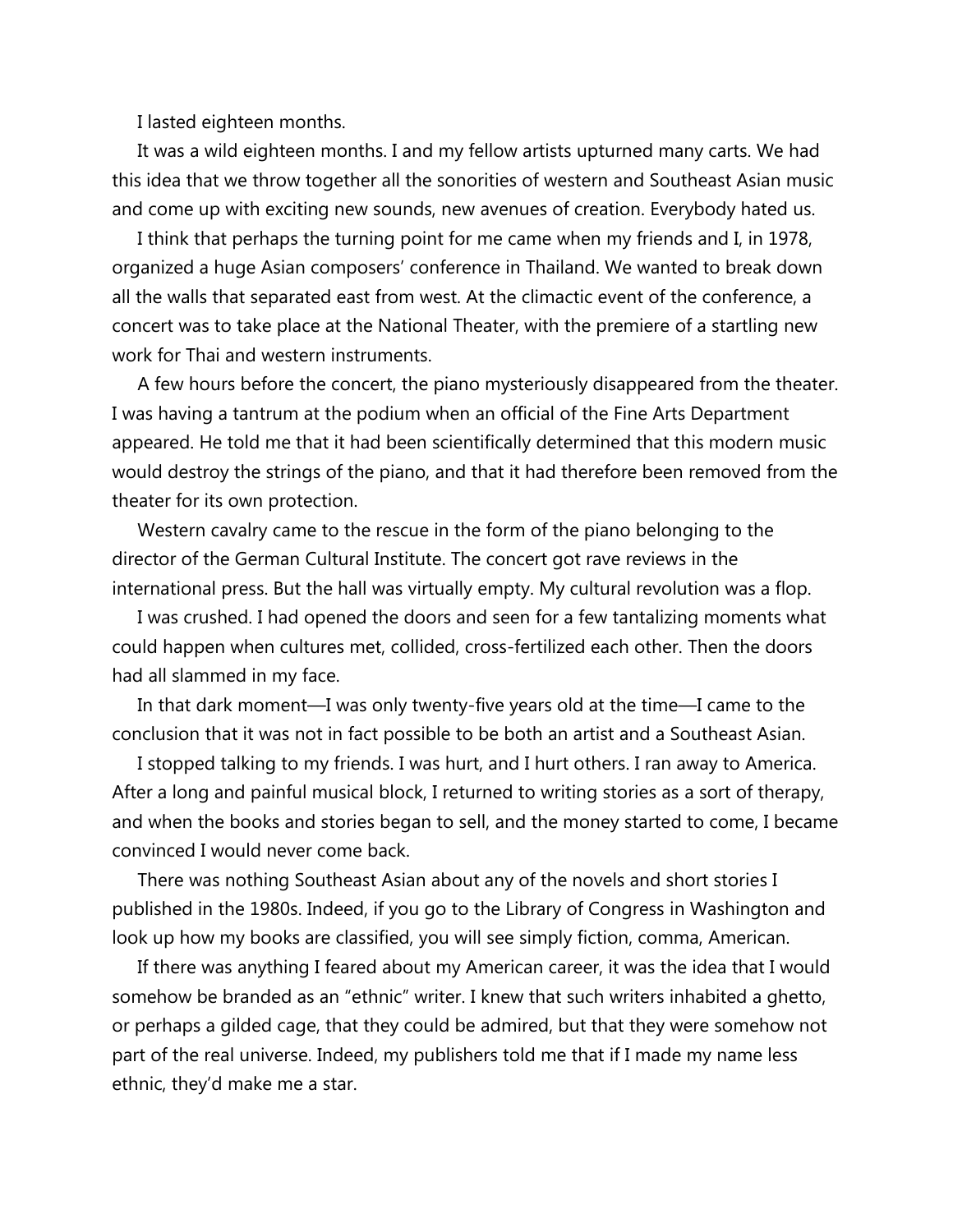I believed them. I found it curiously funny to read the odd fan letter written from the assumption that, with "ow" at the end of my name, I must be a Russian.

 Then, after ten years in which I had already had many books out and a reasonable fan base, my carefully constructed, racially invisible persona began to disintegrate.

 I began thinking of Thailand, you see. About the little things mostly. Like the idea that you could spend the night in a cemetery and receive a winning lottery number in a dream. Or about those hilarious live movie dubbers who used to improvise the dialogue in Thai movie theaters. I started to do the odd story about these things and suddenly a whole new group of critics began to take me seriously. I was beginning to fit the preconceived idea of what a Southeast Asian artist is supposed to be. That's when the aware nominations started and my work started appearing in Asian Lit courses at American universities.

 Here, then, was the irony: nobody in Thailand knew that I even existed, but in the west, I had become the voice of Thailand.

 I think that the story that best illustrates this is when a Thai motion picture company asked me to write the screenplay for a film about Thailand's most notorious serial killer. They had this idea of a breakthrough picture that could capture the imaginations of western audiences. So I said, I'll put a take on this story that will totally knock their socks off. They read the treatment, gave me the go ahead, and when I handed in the script, they resoundingly rejected it. Why? It felt too foreign, they said. It wasn't really Thai. I said, "But you asked for a version that would appeal in the west." They said, "It doesn't feel authentic."

 I recast the script as a novella and it was published in the United States, where it won the World Fantasy Award—which, for those of you unfamiliar with the world of fantastic literature, is about as high as you can get. Why did it win? "It feels so authentic," the judges said.

 And so it was that though I left Thailand charged with the certainty of youth, I entered middle age in a state of confusion. Ten thousand miles from Southeast Asia, I was beginning to transform into a Southeast Asian artist, only I had no clue what species of animal that was.

 In America I had a very close friend named Judy, and she and I raised a child together. He was not my biological son, but I was the only father he truly knew. When Judy died and left a note asking me to take care of her child, I began a new journey into a darkness I never knew existed in America. On the day of Judy's funeral, the boy's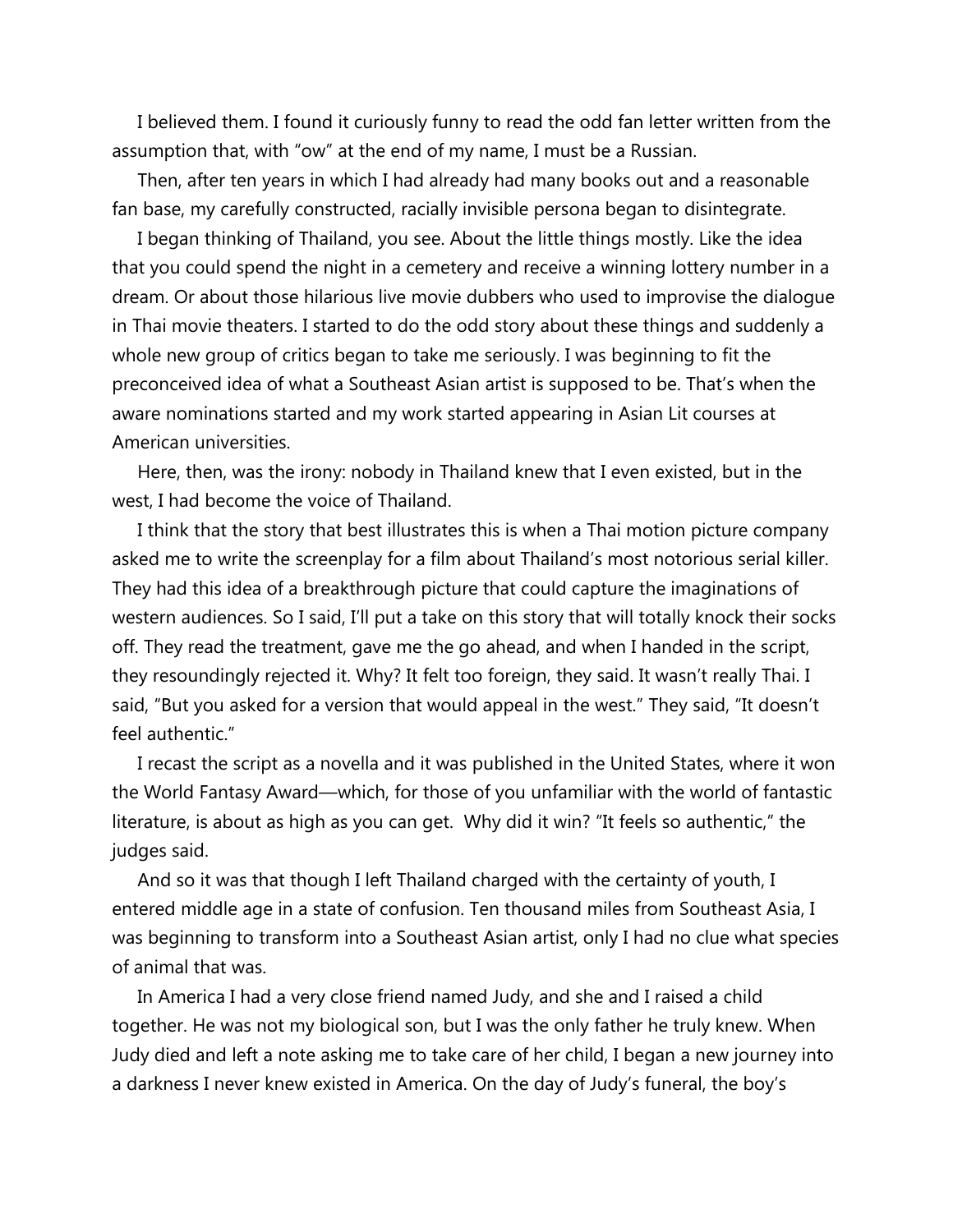relatives, who came from a place far outside the tolerant and artistic circles in which I had always moved, began a series of astonishing legal proceedings in order to protect this innocent child from the Yellow Peril.

 It was an epic battle that lasted for years and depleted all my financial resources. I am proud to say that we won this battle, and the courts did in fact finally honor the wishes of the mother and child. But on the way I came to face to face with an ugly and virulent prejudice that I had only read about or seen on television. I will never forget reading, in the first legal document that was served to me, "The defendant is from Thailand, and therefore we are afraid of him."

 It was then that I learned a very important truth. Twenty years of sitting in Starbucks is not going to turn you into a white person.

 I should have guessed it when only my stories about Southeast Asia ever got nominated for awards. The message was clear: we'll praise you. We'll buy your books. But stay at the back of the bus. Don't try to be more than a cute, safe, ethnic, token oriental.

 After twenty years, I finally understood this strange uneasy thing that had been gnawing at the periphery of my consciousness. I was homesick. And so it was that, one day in 2001, driving down the freeway from San Francisco to Los Angeles, at a moment in which I seemed to be reaching a new pinnacle in my career, I suddenly realized that I had to walk away from it all…the movie deals in the making, the nice house, the money. The urge to take this leap was like a thunderbolt from on high. The next morning I took a plane back to Thailand, and within days I had entered a monastery. Twenty-five years too late, I was taking the step that every Thai youth takes across the threshold of manhood.

 So, if you will just bear with me for a few more minutes, I want to tell you something about the journey home, and about some lessons I have been able to draw from it all.

 The first thing I learned is that I was wrong to believe that the big artistic revolution of the 1970s had been a failure. My friends and I had been laughed at for trying to find new combinations of Thai and Western sounds, but now, twenty years later, the seed we planted was everywhere…in film scores, in television commercials. It was so much part of popular culture that people had forgotten what a struggle it had been to put it there.

 This is the first lesson. Do what is right, and don't worry about changing the world. You have already changed it. The changes become evident in their own time, not in yours.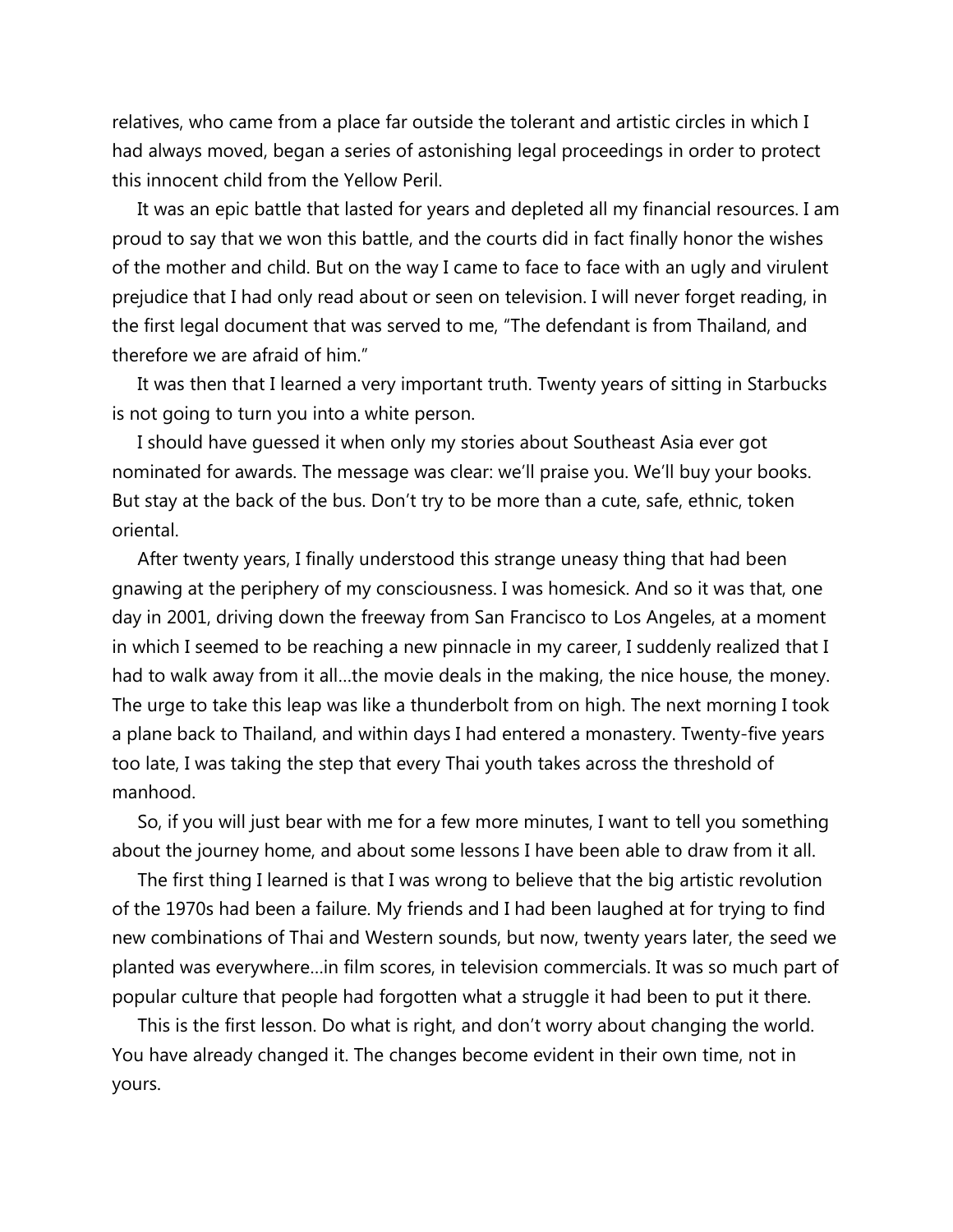During the time that I was a Buddhist monk, I had an abbot who made us meditate almost every waking hour of the day. Turning myself inward, I began to see and hear things. There was a night that I woke up to a brilliant blast of music. The music was like a blinding light. It was a huge chord that seemed to contain every note in the chromatic scale at the same time…and yet the effect was one of a profound, an absolute harmony. It was so overwhelming that I thought everyone in the monastery must be running out to see what it was, but as it slowly faded I realized that it had been a kind of aural vision.

 Such a chord cannot logically exist, and yet for those fleeting moments, I am sure that I heard it. And from this came another lesson: I learned that I come from a country where impossible things happen, a land that bridges the territories of reality and dream. Here we are still close to the source of magic.

 In my new opera, AYODHYA, which some of you I hope will see next month, you will hear this sound—as close as I can reproduce it—when at the end the heavens open up and Sita and Rama ascend into the sky. It's a magical opera in which gods walk the earth and animals are the soldiers of the dharma. In squeezing our entire national epic, the Ramayana, into a single evening in a brand new medium, I'm of course paying a special tribute to our beloved king. It is also my personal gift to Thailand of everything that I have experienced in my fifty year journey—the anguish and the terror, the torment and the exaltation, and finally, the joy of homecoming.

 But is it Thai? We go back to the question that has haunted me for my entire creative life.

 Tonight, with pride, I will answer the question: Of course it's Thai. A Thai wrote it. Nobody other than a Thai could have written it. And only in Thailand could this Thai have found the artistic freedom to create this work.

And this brings me to the last lesson I would like to share with you, my fellow artists.

 When you ask yourself the question, "Who am I?", never allow others to set limits on who you are, or who you can be. I want to tell you that if you want to write about our myths, our folktales, or sociologies, that is of course wonderful. These things belong to us. But don't let anyone tell you that you can't draw from Shakespeare or Euripides. The world's rich past belongs to all of us. You will not magically turn into a western writer by taking their most cherished artifacts and revealing new truths about them. You are always going to be a Southeast Asian artist. It is your right to define what that means…not the right of some academic in the American Midwest.

You are everything that has gone into you, everything that you have read, lived, and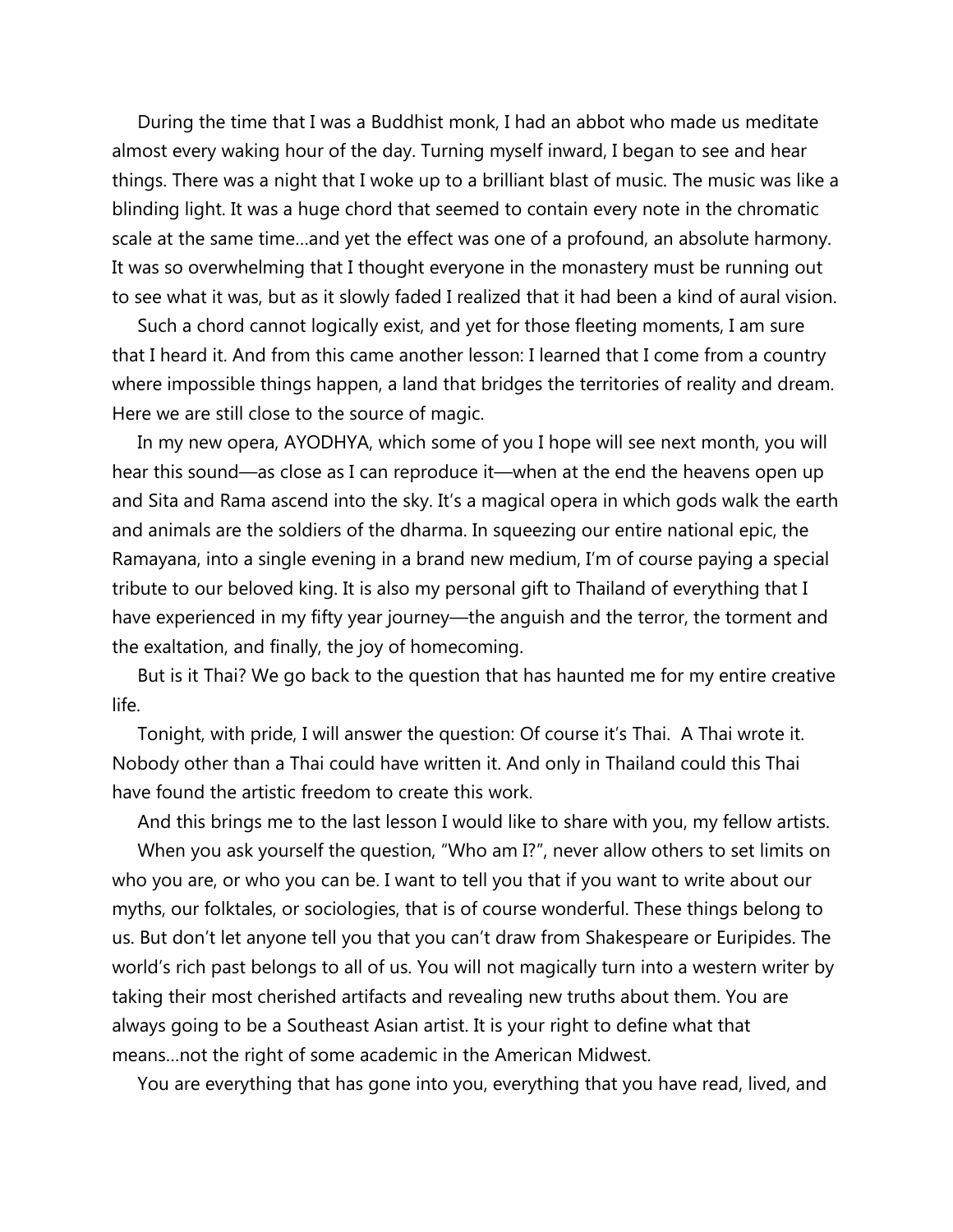dreamed. Don't deny yourself any of your inheritance just because someone else claims it too.

If you are lucky, it won't take you fifty years to learn this.

 As Southeast Asians, we stand at the very epicenter of a new cultural tempest that is sweeping the world. People who live here don't even know it yet. There's still this underlying nervous feeling that west knows best. But it doesn't. And the west knows it, and the west is waiting to hear what we have to say. The west has lost its way. It is up to us to lead.

 Yes, in the west you can see outrageous opera productions with nude prima donnas, or watch films brimming with shocking images, but the audience has been asleep for years. Yet here in Southeast Asia, new works of art can still enrage, inflame, fill ordinary people with passion, truly make them think. That is why it is so exciting to be home at last. That is why, despite the struggles, the fighting, the lack of funds, there is so much creativity going on. In Southeast Asia, anything can happen. And you are the ones to make it happen.

 It is not easy, what any of you are doing. To be creative is often to fight against the tide. As artists, you have all experienced backstabbing, the difficulty of raising funds for our projects, the frustration of explaining a vision that is ahead of its time. Yet, I can tell you from my own experience that you will prevail.

 To all of you who are receiving your SEA Write Awards tonight, I want to say this. Never, never, never lose heart. Your destiny is to look unflinchingly into the hearts of men, and to tell the world the truth that you find there. If it's dark, know that it's okay to be afraid…if you were at war, in a huge army, there would be many people fighting and dying beside you. But when you create a work of art, you are completely alone. Be afraid, if you must. But conquer that fear, because you know that you are the only person who can say the thing that must be said.

 If your eyes are to gaze on the face of God, your feet must be firmly planted in the earth.

 In conclusion, I would like to quote to you the words of our absent guest of honor. "The truth, to me, is freedom". I do not think there is anyone in this room who would argue with that.

 Yet may we not go further and ask: What is truth? Are there not as many answers as there are artists? May we not be allowed to differ in the way we choose to apprehend the ultimate?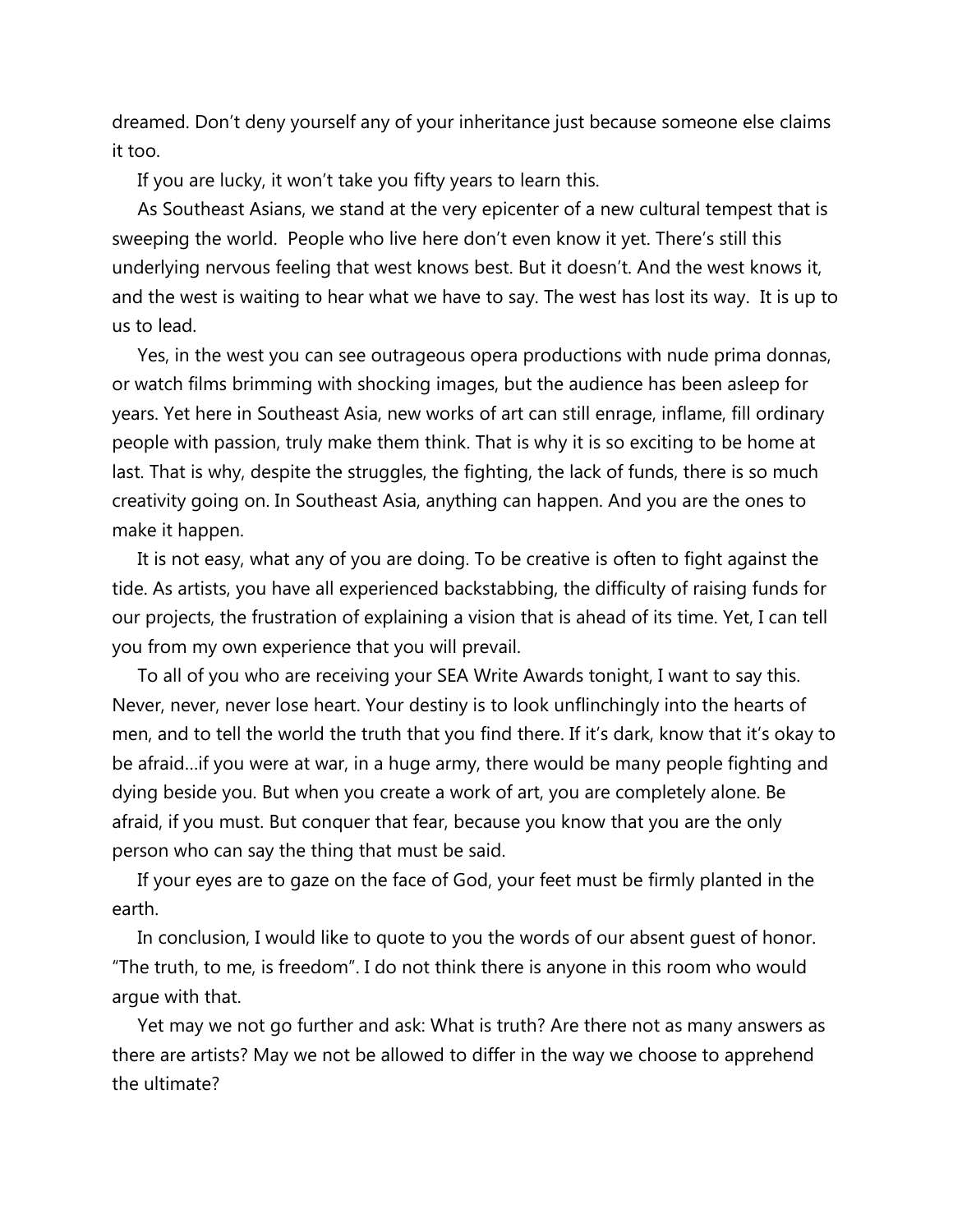Let us then, my fellow artists, in love, together, celebrate these many answers. For the truth is a jigsaw puzzle with a billion pieces. Most of us are lucky just to find one. Yet all of us seem to know that there is a way to fit the pieces together. We don't know how they fit, but we just know they do. And we will never stop searching for the next piece.

In the end, that is why we are here.

 Your Royal Highnesses, Excellencies, my fellow Journeyers, thank you for hearing me out.



**Ionosphere during a total solar eclipse**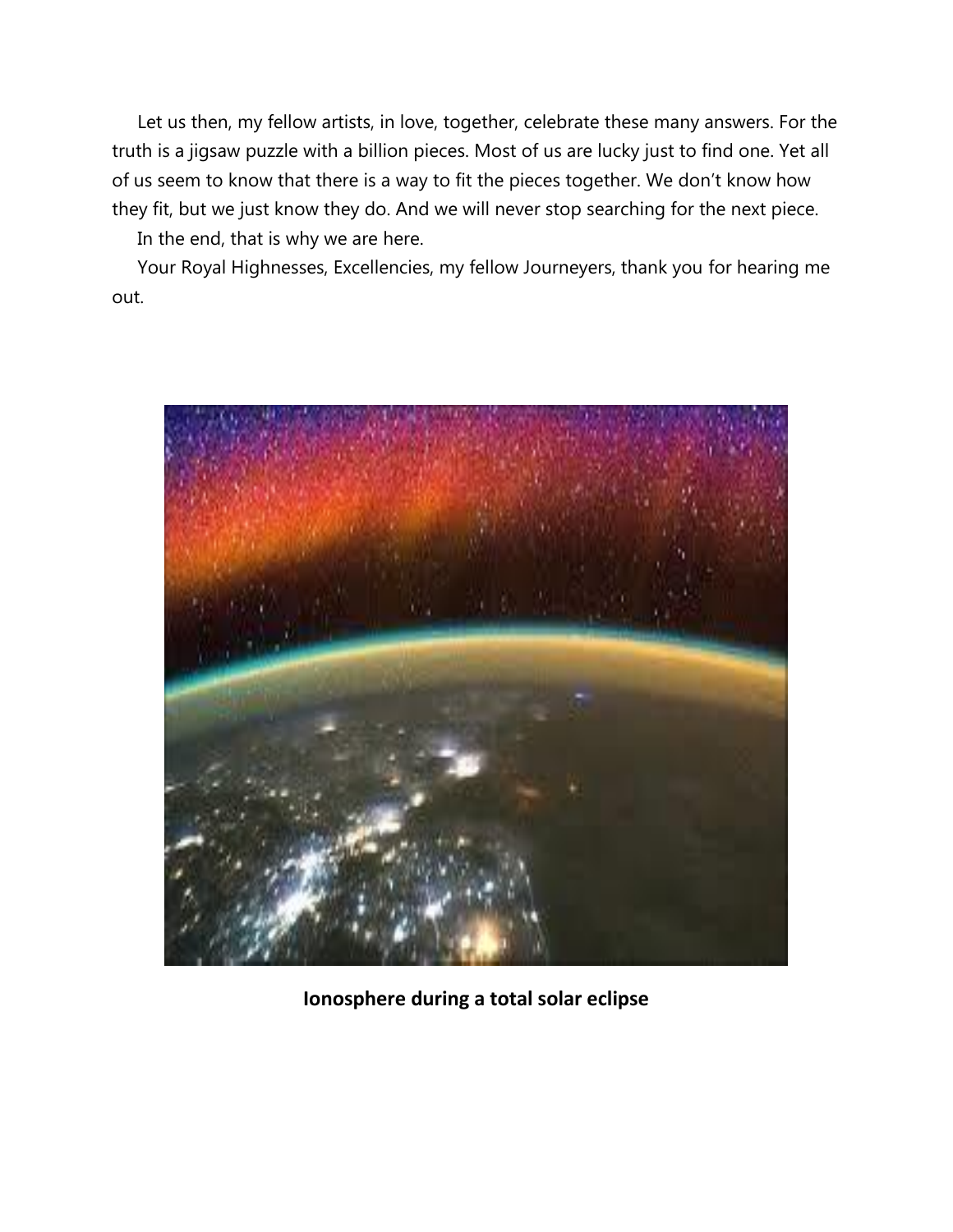#### **AN INFORMAL HISTORY OF FAN-PRO RELATIONS by John Thiel**

Some background on the relation of fans to professional writers is needed when we are attempting to improve these relations.

 Going back to the beginning is a good start, since there has never been much discussion of how fans and writers get along together, aside from mention of it being made by fans when they have met with writers. It is a natural tendency of fans to want to see those whose works they are reading; the normal reader doesn't care about this so much, but the enthusiastic readers want to find out more about where their reading comes from. Fandom was ready to evolve from the magazines in the beginning, and at that time the enthusiasts were appearing in the letter column of Amazing Stories, the first science fiction magazine. Their letters were also interesting, like the stories, and some of the letter writers began corresponding with one another. These correspondences were mentioned in the letter columns and got the interest of editor Hugo Gernsback, who reached out to those corresponding with some correspondence of his own. Also some writers would write to those appearing in the letter columns who had written about their stories, and would discuss their viewpoints with them; writers also appeared in the letter columns answering comments about their stories.

 Gernsback (some refer to him as Ghu) helped these correspondents form fan groups where it seemed possible, such as when there were many of them in the same town or city; also some fan groups were organized by mail, and some early fanzines appeared. This activity was talked about in the magazines by editors proud of the amount of reaction their magazines had stirred up. Amazing was joined by Astounding and Famous Fantastic Mysteries, all of them interested in reader reaction, and Weird Tales also showed awareness of this.

 The fanzines had discussions of stories which were too long and elaborate for the letter columns of the magazines, and were the principal focus of discussion of the stories. These were printed on machines which would not print enough copies to have a really large circulation, and writers would be aware of them only when something was called to their attention. Later, fandom became more elaborate, with amateur press associations and national organizations such as the National Fantasy Fan Federation, which is what we here are in.

 What more could be wanted? Here were fanzines, fan organizations, correspondence groups, all of this receiving occasional comment in the magazines. Yet when people have something, they want more of it. The more fans were in such contact, the more they wanted personal contact, yet they were separated by great distances, and personal meetings were the subject of eulogies in fanzines. When conventions got started, these made personal contacts more frequent, and local conclaves evolved around them. Still, it was difficult to get to a convention coming from all around the country, and the conclaves seated only a certain number of people, and the rest of fandom was in the lurch as far as personal contact was concerned.

That sounds good enough, but there was no real management of it, and contact remained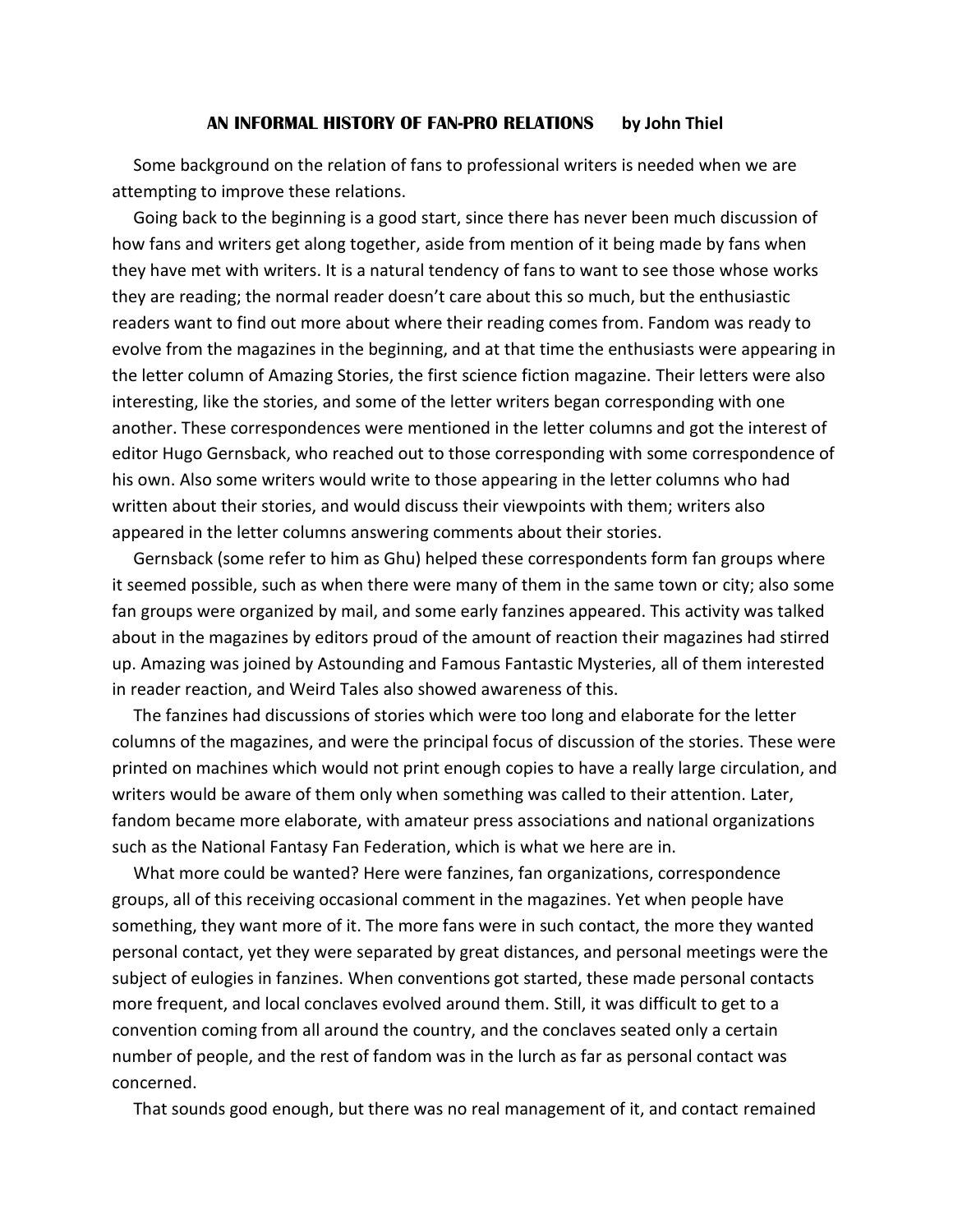sporadic in terms of the Big Picture. Organization begets further organization, and everything became still more organized, until in the 1950s there were traditions involved and ways of doing things promoted. There were fanzines aimed at unification and growth, and promoting doings among fans.

 It was in this spirit that Irvin Koch, of the N3F, brought about the Fan-Pro Coordinating Activity, as it was then called. He assigned this activity to me, and I accumulated a small staff. I would promote fan-pro relations at conventions when I attended them. But I considered fandom to have become very discursive, due to the science fiction boom of the sixties, which sent things stfictional in all directions and got fans involved in far-flung pursuits.

 I recall discussions in the Cult of how sequestered the professional writers were, how aloof from fandom, and how far away they were from real contactability. Also some of the cultists were wanting to become professional writers, and sought discussions with other writers about this. They found no easy routes to progress for science fiction fandom and were seeking these out. They were wanting fandom to become something more than it was then.

 The purpose of the Fan-Pro Coordinating Bureau is to further this quest for a united fandom, and to bring science fiction writing closer to being one of the realities of life. We reach out to the professional writers via interviews, and find out more about them. We would like it if the writers wanted to find out more about us, and we are striving to awaken this interest in fandom among them. One way of doing this is to give them something to be interested in, and I am making this attempt in Ionisphere. I also hope to stimulate such activity elsewhere; here in the N3F we have the reviews fanzine, and this is exactly what is needed; I would like it if those whose works are reviewed received copies of this to see if their interest would be aroused thereby. It is an example of the way fanzines used to be, and the interest they used to have for the professionals.

 Some authors appear on Facebook on the science fiction sites including those which replaced the forums, where there were also professional writers after they came out of hiding. In the forums and on the Facebook replacements were found intercommunication between fans and pros, although it was not signified as such. That is where I found interview opportunities, so these Facebook pages did have some value of the type I was looking for. However, real communication between fans and writers has not as yet been found, for it has not developed any more than the letter columns developed before they had overseeing help from Gernsback. We need people to focalize these occurrences of meeting and give them significance, and register them as having occurred. I wonder if that can be found on the Internet, or whether we would have to revert to paper.

 This, I think, outlines the significance, aims and objectives of the Fan-Pro Coordinating Bureau better than I have done before. I hope as people catch on to this activity that we can have more come of it, and get greater relations going. I hope I have interested the membership.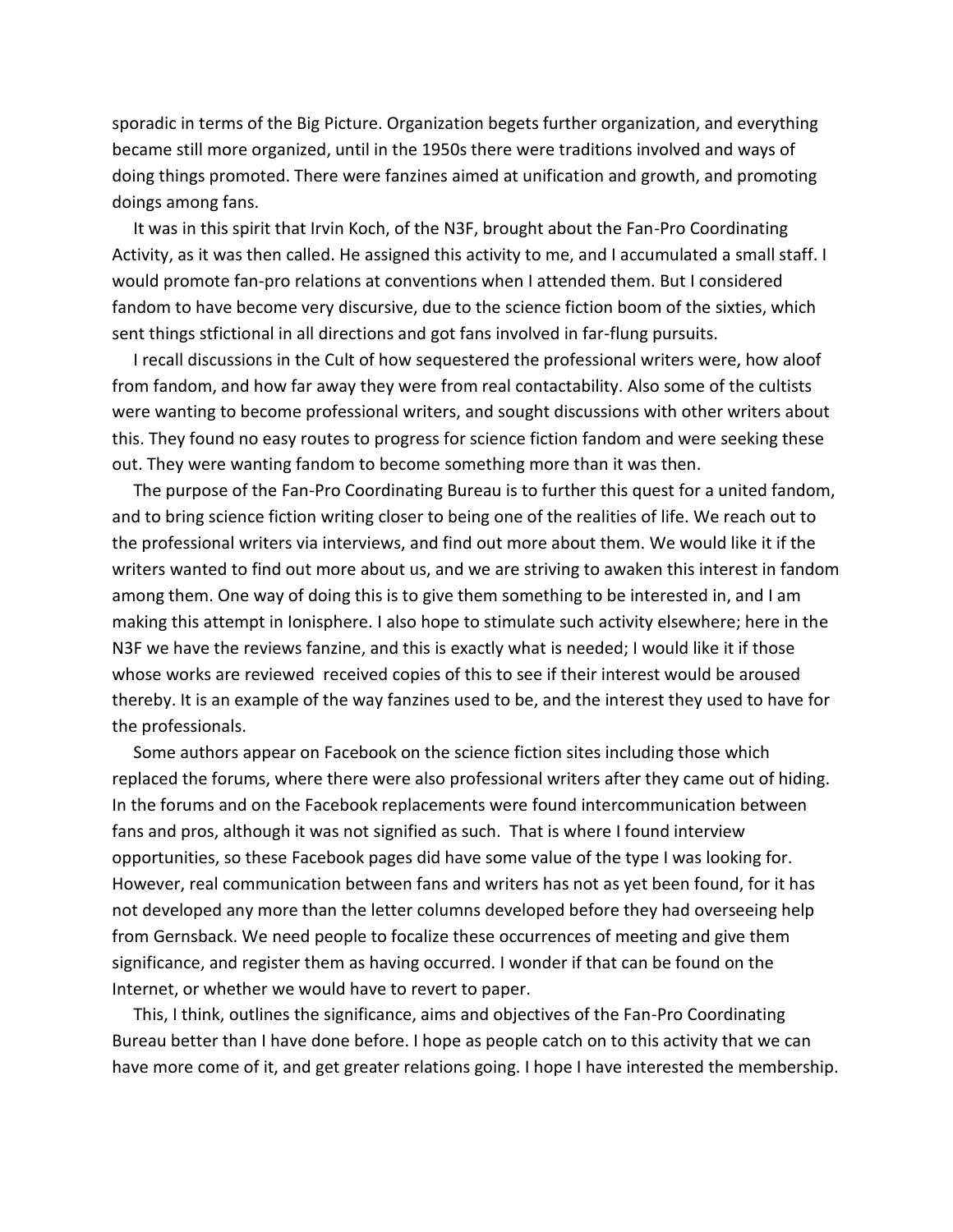## BEHIND THE SCENES by Jeffrey Redmond

### **Analyzing a Science Fiction Film**



What goes into the making of them? How do the makers relate to their fans? What things does film making involve? Where does it leave reality?



 Learning how to analyze a science fiction film requires suspension of disbelief and a sense of imagination.

 We like to time travel, so we love science fiction. Unlike other genres of film, science fiction warrants its own criteria to be effectively evaluated. First, like any film, we measure a movie for its entertainment value: cinematography, acting, and plot (the basics). Science fiction cinema has an extra step. Audiences have to ask, is this good science fiction? The most important thing to realize when learning how to analyze a science fiction film is that qualifying as sci-fi takes more than putting actors on a stage set in space. Plenty of films purport to be science fiction but fall flat under analysis, because they fall back on fantasy or rely on absurd logic.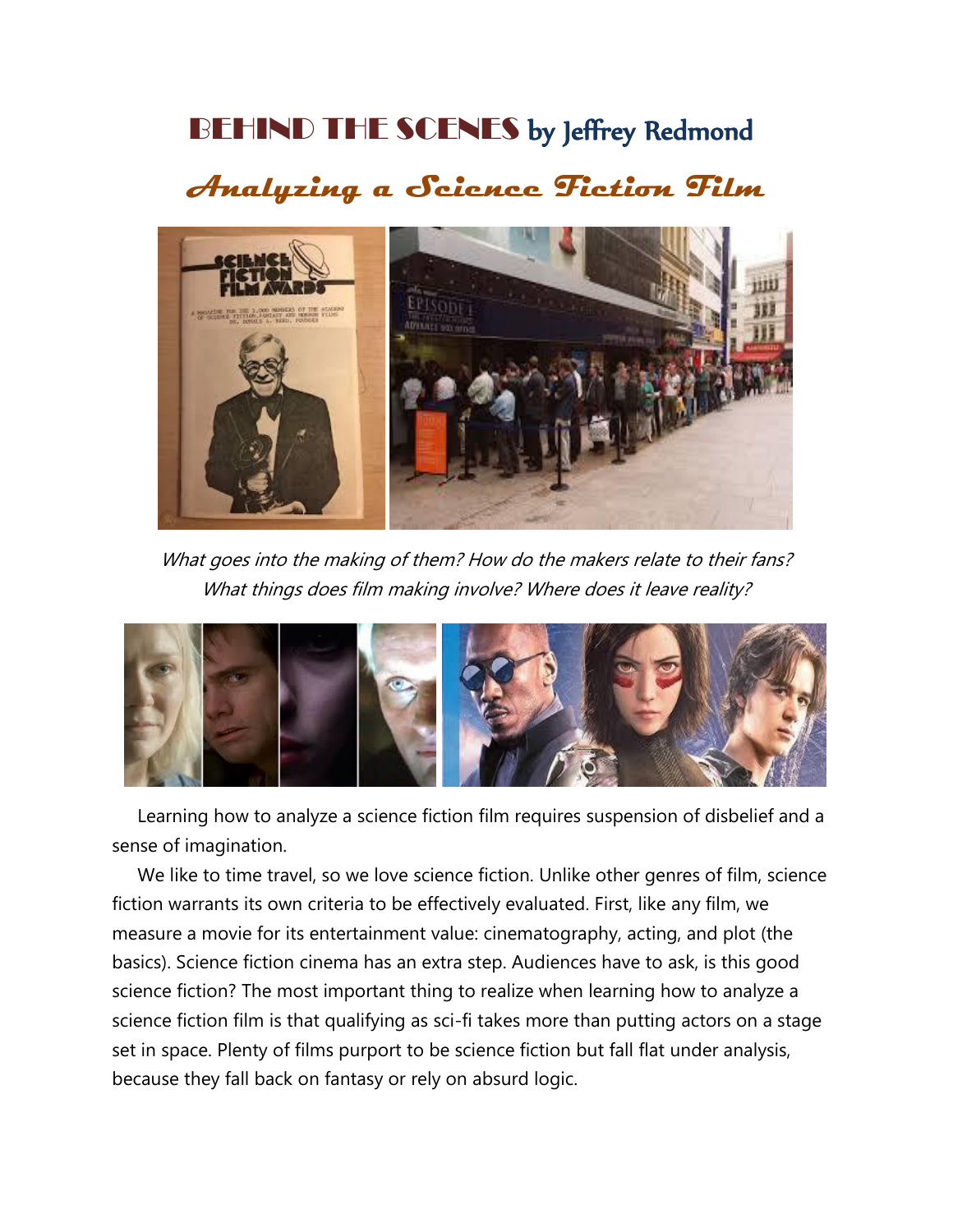Imagine there's an isolated planet covered in sand dunes, where no crop can grow, but it is billowing with civilization. Where do these people draw water from if it never rains? What food do they eat? Inconsistent universes fall apart, torn apart by the scrutiny of a black hole. Once one fallacy is discovered the rest fall in place. The genre is a proposition of what can happen, or it depicts possibilities in our universe based on the current limitations of science. INTERSTELLAR's black hole is an amazing rendering of what an actual black hole may look like.

 Christopher Nolan employed the help of physicist Kip Thorne to help him build a world from the ground up. It was considered one of the best space travel movies, and the work that went into making it believable largely contributed to that. Thorne's book THE SCIENCE OF INTERSTELLAR elaborates on just how much number-crunching was done to ensure that the film can withstand scientific scrutiny. Science fiction is meant to be the meetings of two titans of human endeavor, science and art.

 Bad science fiction can still win Oscars and Academy Awards, to the resounding applause of audiences around the world…such as GRAVITY. The film, starring Sandra Bullock and George Clooney, not only lacked a coherent plot (a personal analysis not to be explored here), but failed to meet any form of scientific fact checking. What kind of astronaut insists on conversing with a colleague whose suit is quickly draining of oxygen? Answer: one who is not a real astronaut. There is also a heartfelt scene where Bullock weeps and her tears dreamily float away. There is a principle known as surface tension that causes tears to stick to your face like remnants of a sandwich in space. Yet, Gravity was called "One of the best science fiction movies in years."

 Ray Bradbury said, "I define science fiction as the art of the possible. Fantasy is the art of the impossible. Science fiction, again, is the history of ideas, and they're always ideas that work themselves out and become real and happen in the world." When the elements of a purported science fiction film fail to meet the current understanding of science, the film makers do a disservice to audiences everywhere. They misrepresent reality due to their laziness. The label "science fiction" ought to be held to a standard of realism that inspires audiences to learn more after seeing the film. Do not call your film science fiction because it employs time travel, and then fails to hold to any consistent logic.

 Science fiction films are tied to their visual effects. While not every sci-fi film has to be a spectacle (MOON or THE MAN FROM EARTH) many of them push the boundaries of special effects and cinematic possibilities. Space battles make frequent appearances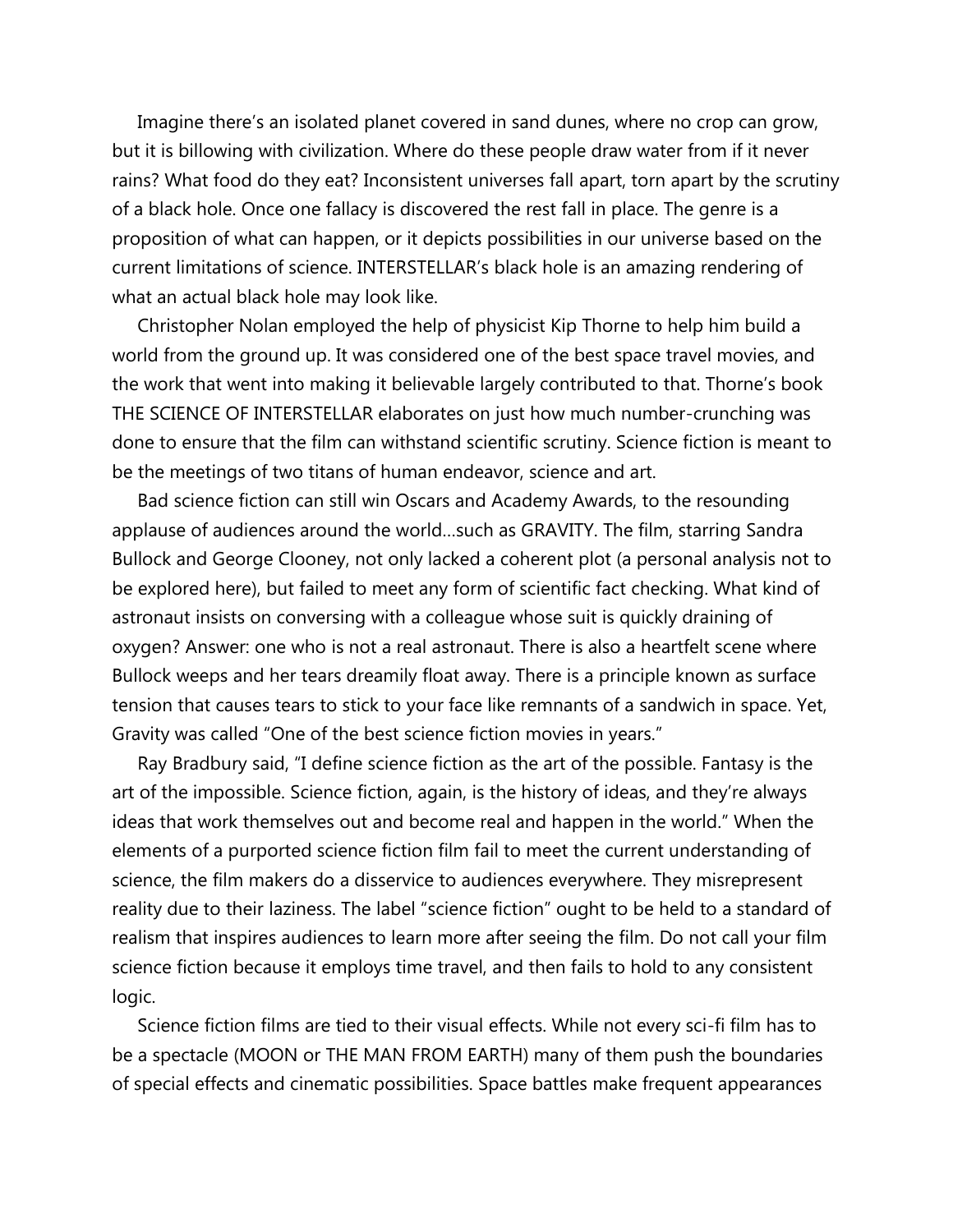in sci-fi films and can trace their routes back to the "future war" novels of the  $19<sup>th</sup>$ Century. Many such stories were written prior to the outbreak of World War I. George Griffith's THE ANGEL OF THE REVOLUTION (1892) featured "terrorists" armed with then non-existent arms and armor and things such as airships, submarines, and high explosives. The inclusion of yet-nonexistent technology became a standard part of the genre.

 Fictional space warfare tends to borrow elements from naval warfare. David Weber's HONORVERSE series of novels portrays several "space navies" such as the Royal Manticoran Navy, which initiates themes from Napoleonic era naval warfare. The Federation Starfleet (STAR TREK), Imperial Navy (STAR WARS), and Earthforce (BABYLON 5) also use a naval-style rank structure and hierarchy. The former is based on the United States Navy and the Royal Navy. Naval ship classes such as frigate or destroyer sometimes serve as marker to show how the craft are assembled and their designed purpose.

 Sci-fi horror is its own unique genre that is particularly interesting to analyze. If you are a sci-fi fan that loves a good scare and want somewhere to start learning how to analyze a science fiction film. take a look at the scariest sci-fi movies of the 90s. The US government reported that there were more alien invasions in the 1990s than any other decade. Of course, this was only in the movies. When it comes to the ten most terrifying sci-fi horror movies of the 1990s, fans enjoyed them because they were both frightening and satisfying.

 The combination of fear and science fiction proved to do well in the box office, but what did it do to our minds? Movies like DEEP BLUE SEA made our wariness of sharks even greater, while the 1990 film HARDWARE made us second guess all of the everevolving technology that is all around us. Sci-fi horror movies have a way of making us wonder, "Could this happen to us?" which is sometimes the most terrifying of all.

 If you are more of a television fanatic than a movie watcher, there is still plenty of scifi out there for you to analyze and enjoy. Sci-fi anime TV shows, in particular, are a growing genre that has found a fanatic fan base. Animation is a fantastic medium to portray unrealistic scenarios, so science-fiction anime is only limited by the artist and his imagination. Since World War II Japan has become one of the most scientific and technologically capable nations in the world. It only makes sense that they would produce anime which explored many of the concepts found in science fiction. Often, the film serves as a backdrop for opening a discussion on difficult topics, such as the nature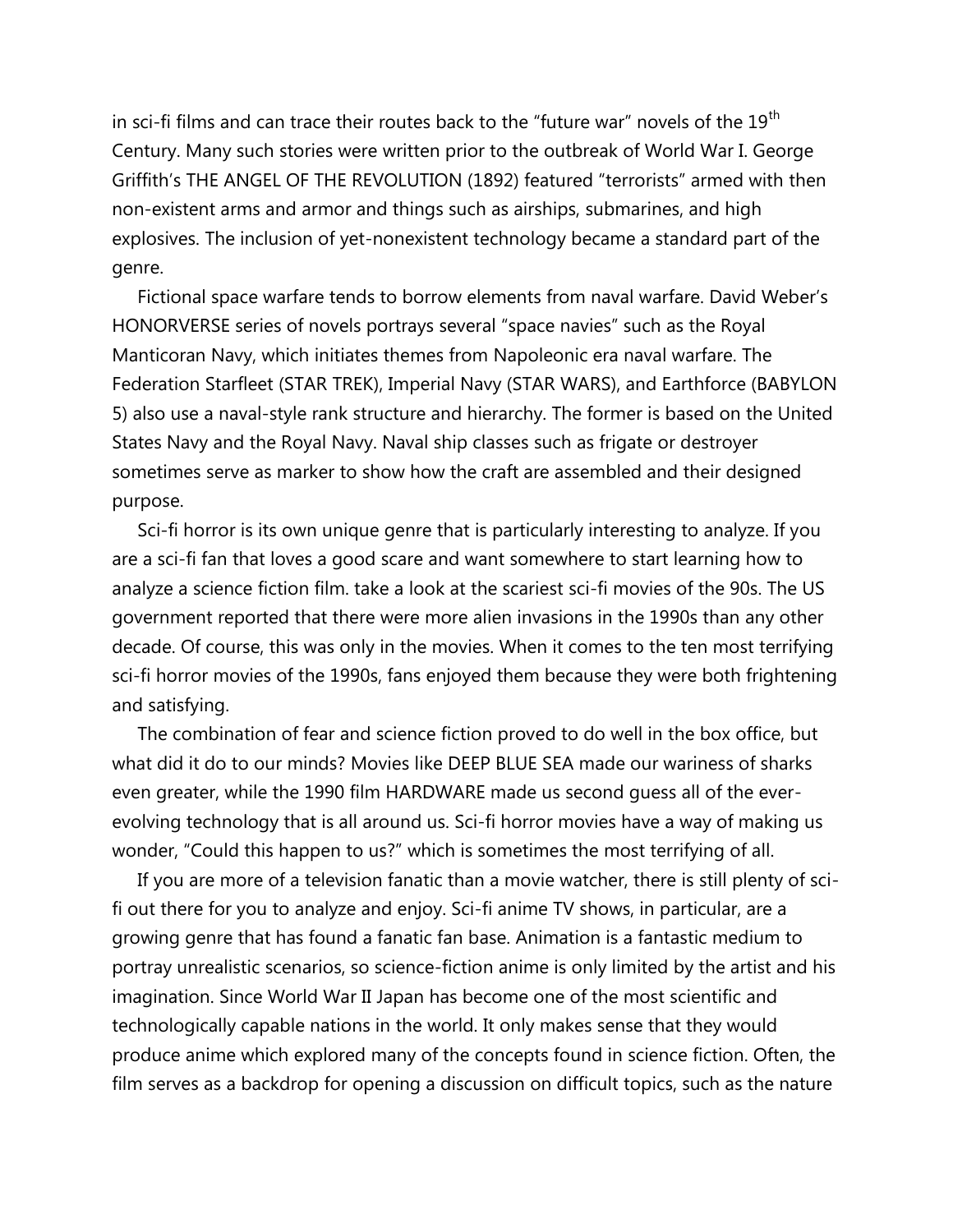of consciousness, "war", or "artificial intelligence". Beautifully crafted worlds explore daunting philosophical issues.

 The bridge between imagination and technological advancement, where the dreamer's vision predicts change, and foreshadows a futuristic reality. Science fiction has the ability to become "science reality".

 From Arthur C. Clarke to Douglas Adams, Isaac Asimov, and beyond, science fiction has surpassed the boundaries of the typical "genre". With visionary predictions, technological advancements have transcended the fictional boundaries of imagination and have materialized into our daily lives. The fruition of change first starts as a simple idea, formulated in the style of a question: "What if I could fly?" "What if robots ruled the world?" "What if our world is merely a dream?" For it is man's innate quest for knowledge that makes him ask "Why?" and "What if?" With our inquisitive and curious nature, we crave to experience the unknown and the unimaginable, until we ourselves can make it imaginable—thanks to science fiction.

 We encourage you to keep asking "Why?" and "What if?" Our world would not exist as it is today without the innovative minds of dreamers and scientists alike. Throughout the years, science fiction has predicted the future; maybe your idea is next. As William Shakespeare said, "We are such stuff as dreams are made on". Let us continue to dream.

 Isaac Asimov, the man behind I, ROBOT, BICENTENNIAL MAN, and countless other works, published an essay in 1964, imagining the world in 2014 where he predicted that appliances will not have electric cords, "for they will be powered by long-lived batteries running on radioisotopes". In a world where everyone was plugged in for energy, Asimov simply asked the question "What if we didn't have to be plugged in?" to create a futuristic one. Significant technology is the byproduct of science bringing science fiction to reality.

 One of the many predictions Star Wars offered us was the promise of a "speeder bike", aka the hover bike. Even the United States Army has voiced interest in including a hover bike into their artillery, as it would be "a way to get soldiers away from ground threats by giving them a 3-D capability". Also, they could fly. Now the hover bike is a feasible reality, thanks to Aero-X, which makes low-altitude flight realistic and affordable. It rides like a motorcycle, with one main difference—it can fly! Not only does this hover bike have "fun" applications (you can race your friends in the air), but it can be used for more practical applications, such as crop dusting, herd management, infrastructure mapping, and search and rescue. Aero-X has created a visionary craft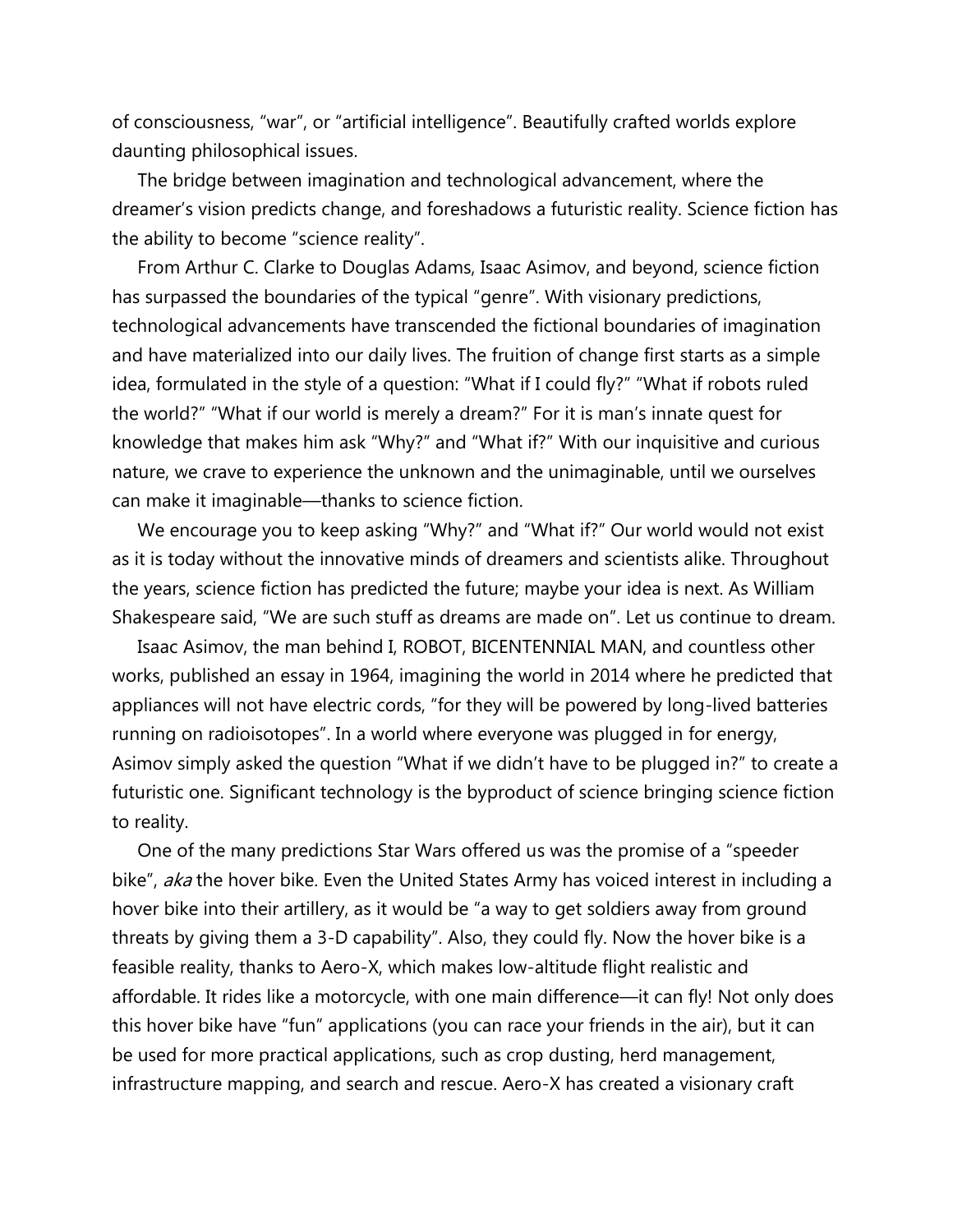usable in all fields and professions.

 In STAR TREK: THE NEXT GENERATION, viewers were introduced to smooth, flat, touch-based control panels throughout the Enterprise-D. This touch interface was not only used in the ship's design, but also for numerous handheld portable devices known as PADDS, or Personal Access Display Devices. The PADD is a mobile computing terminal that perhaps inspired Apple's iPad, among other tablets. Not only that, but now the iPad features finger scanning. James Bond, anyone?

 In Edward Bellamy's 1888 utopia LOOKING BACKWARD, the protagonist falls asleep in 1887 and wakes up in 2000 to find that cards are used as money. Today, credit cards are ubiquitous, and in American society, cards are preferred to cash. One of the great things about science fiction becoming reality is that there are no limits. What comes after the card? In recent years, implanted chips have been gaining momentum in replacing credit cards, as they would be attached to your body. We're not sure if we're ready for a future like that just yet, but we can imagine it.

 Seeing loved ones through a screen is marvel, but it seemed like a distant future to Stanley Kubrick and Arthur C. Clarke in 1968. Even though 2001: A SPACE ODYSSEY doesn't feature any personal mobile communication devices, it does feature the "video phone booth", where, with the correct number (to be physically dialed) you can call your loved ones back on Earth. Branded as a "Picturephone", Dr. Heywood R. Floyd calls it a "telephone", and pulls out a credit card (like the ones we have today) for his payment. Today, video calls are ubiquitous, thanks to Skype and Facetime. Next stop, teleportation.

 A Philip K. Dick book to film adaptation, THE MINORITY REPORT's depiction of touch screen technology is being made into a reality. With many prototypes out there, and countless working virtual keyboards, many prototypes generate a private air-touch display that does not need voice activation or a physical keyboard or screen for input. As of now, goggles are needed to create the virtual display. Variations of the air touch technology are starting to appear as well, most commonly linked to the Google Glass.

 Not only did the Jetsons predict the robot vacuum, but they also paved the way for automated food machine and a robotic maid. Robotic assistants were prevalent in the Jetsons' society; who's to say our world won't become that one day? The Jetsons predicted a string of changes that have already occurred, personifying the concept of science fiction becoming a reality. From everyday needs to occasional luxuries, mechanical counterparts are constantly depicted in aiding mankind.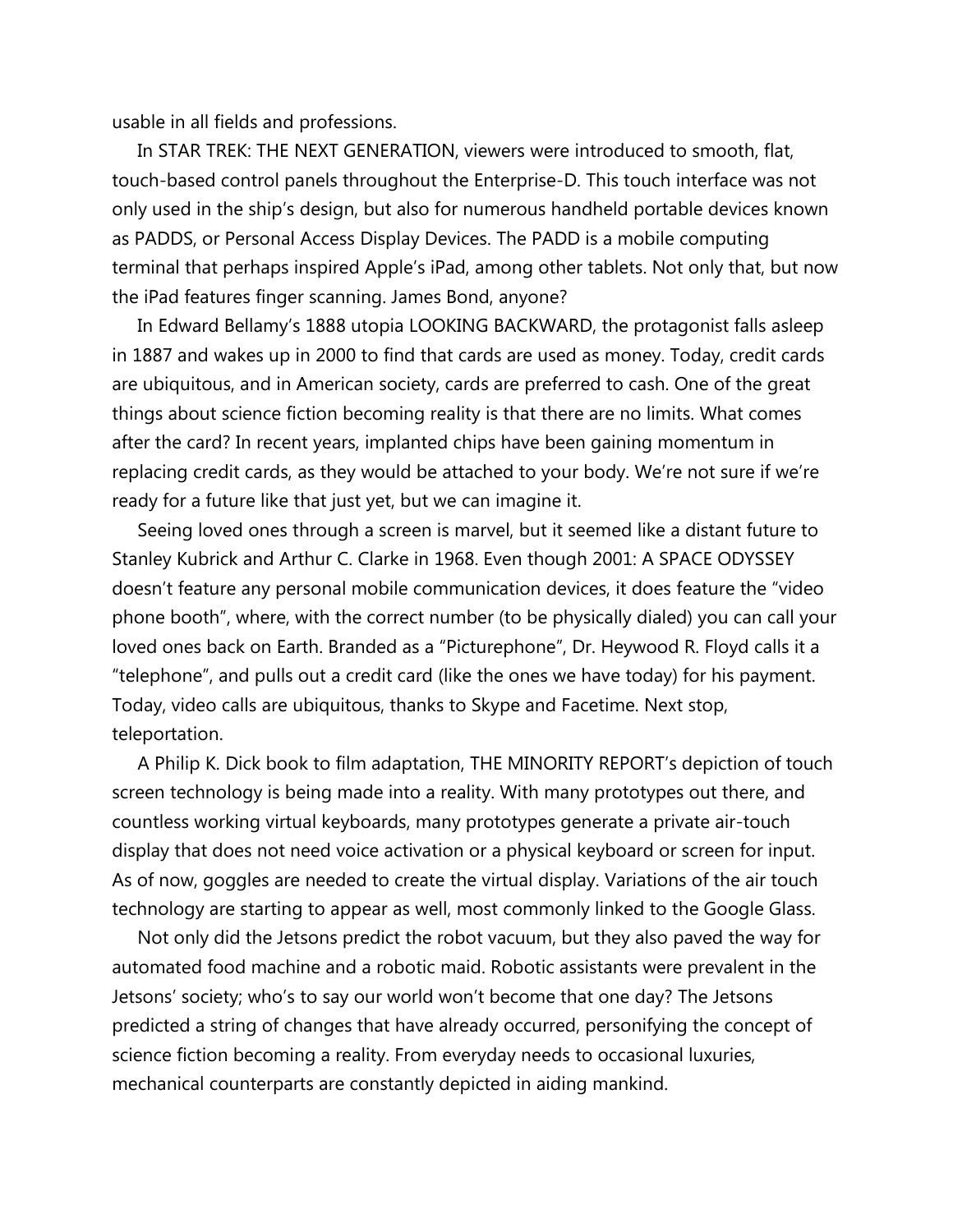HAL 9000 represents an artificial intelligence helper who turns to the dark side. In 2001: A Space Odyssey, HAL (Heuristically Programmed Algorhythmic Computer) is a sentient computer that (or should we say, who) controls the systems of the Discovery One spacecraft. HAL speaks in a soft, calm voice, and a conversational manner. The closer the ship comes to the obelisk, the more HAL malfunctions. AI helpers have haunted the realm of science fiction, typically depicting negative scenarios. Thanks to Apple's Siri, we now have a real-life HAL—well, almost. Mankind's biggest fear in the science fiction world is the rebellion of the very machines we created (see TERMINATOR or I, ROBOT). For now, Siri seems harmless. For now…



**Gravity Interstellar** 



**I, Robot 2001: A Space Odyssey**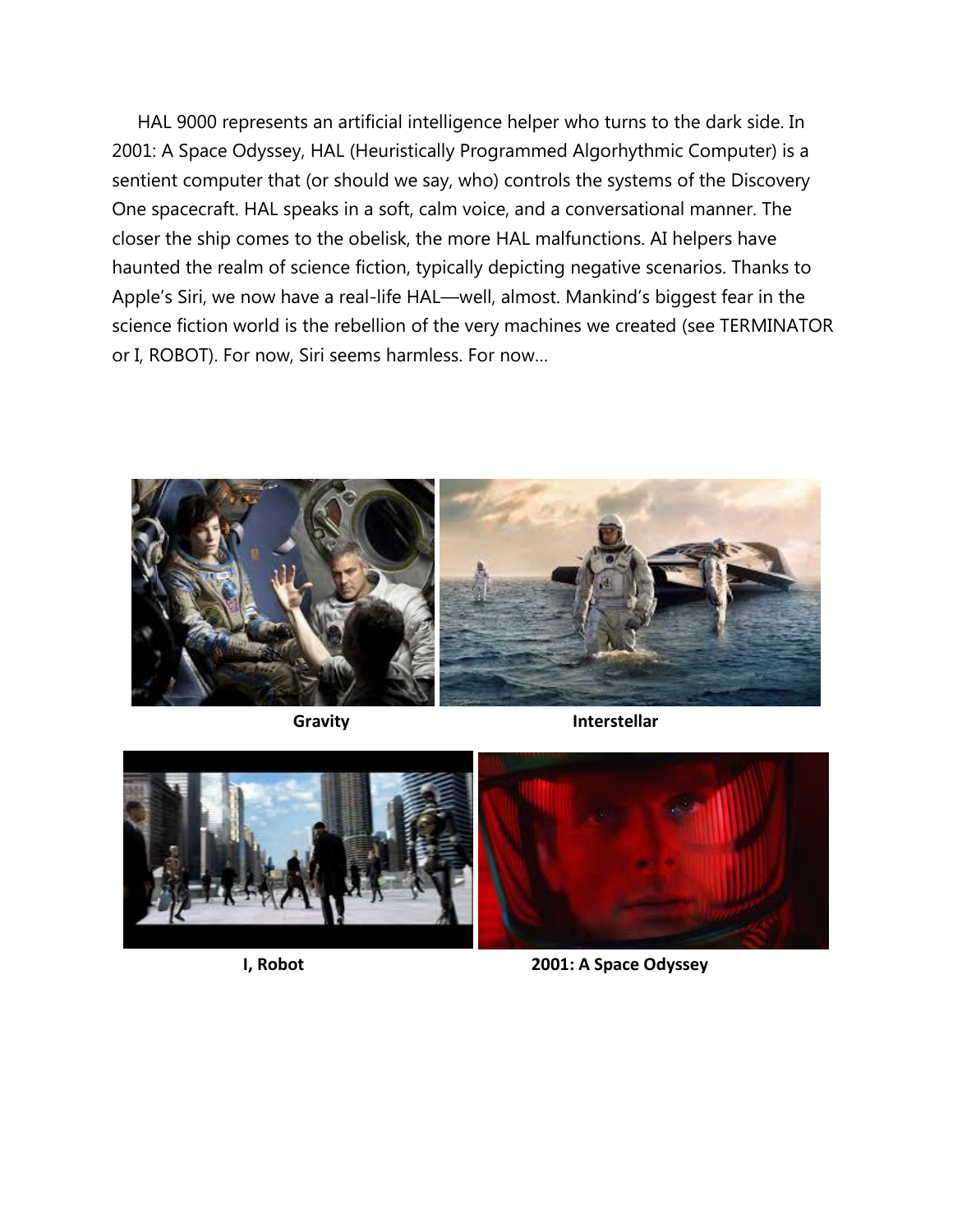### Considerations For improving and building up the fan-PRO COORDINATING BUREAU by John Thiel

 One improvement at the outset is having an internal discussion of this bureau, and by this means presenting bureau activity in Ionisphere. We need inter-functioning, and Ionisphere is a good place to do it; I think an inter-bureau publication added to Ionisphere would not be successful. By that I mean that we wouldn't want our interbureau discussion outlet to be an additional publication to Ionisphere, but rather a feature presented in Ionisphere. So this article is itself an improvement in the bureau, something more like what the bureau should have than just an output. I mean to discuss what the bureau should have but does not have. The first thing we lack is a stated concept of bureau order. The second thing we need is a better formulation and description of what we should be doing, and a better reportage of what has been done, existing here in the bureau publication for the members of the bureau to read. These would all be suggestions rather than any form of requirement, which certainly could not be imposed on bureau staffers even if I wanted to. But suggestions should be made and registered as possibilities. In other words, I wouldn't be telling the bureau staffers what to do, but just discussing what we might do.

 So we want to make the bureau more active and have more discussions of possibilities for the improvement and augmentation of fan-pro relations, and then go on to thinking about how these things could be accomplished, how feasible and viable such and such a step might be. I have some interchange with the bureau members outside the bureau, but not very much within the bureau. Thereby we lack focus upon bureau matters. What we might do is propose things within a column or whatnot in Ionisphere, and then get written discussion back from the others, similarly presented in Ionisphere. Part of what we need is bureau building, before we go fully into bureau projects. So far we have not been suggesting much what the bureau should do, and our only real success is with interviews, and making contact with those interviewed available. This might go out from the bureau and have results, but these results do not come back to the bureau. We lack feedback, and might want to find ways to get feedback to occur. Otherwise we are talking about getting contacts going without much contact with one another going on within the bureau. This is a point that could be commented on by emailing me, and the comment, or bureau member reaction to the thought about making feedback possible, could be printed in this new bureau feature existing within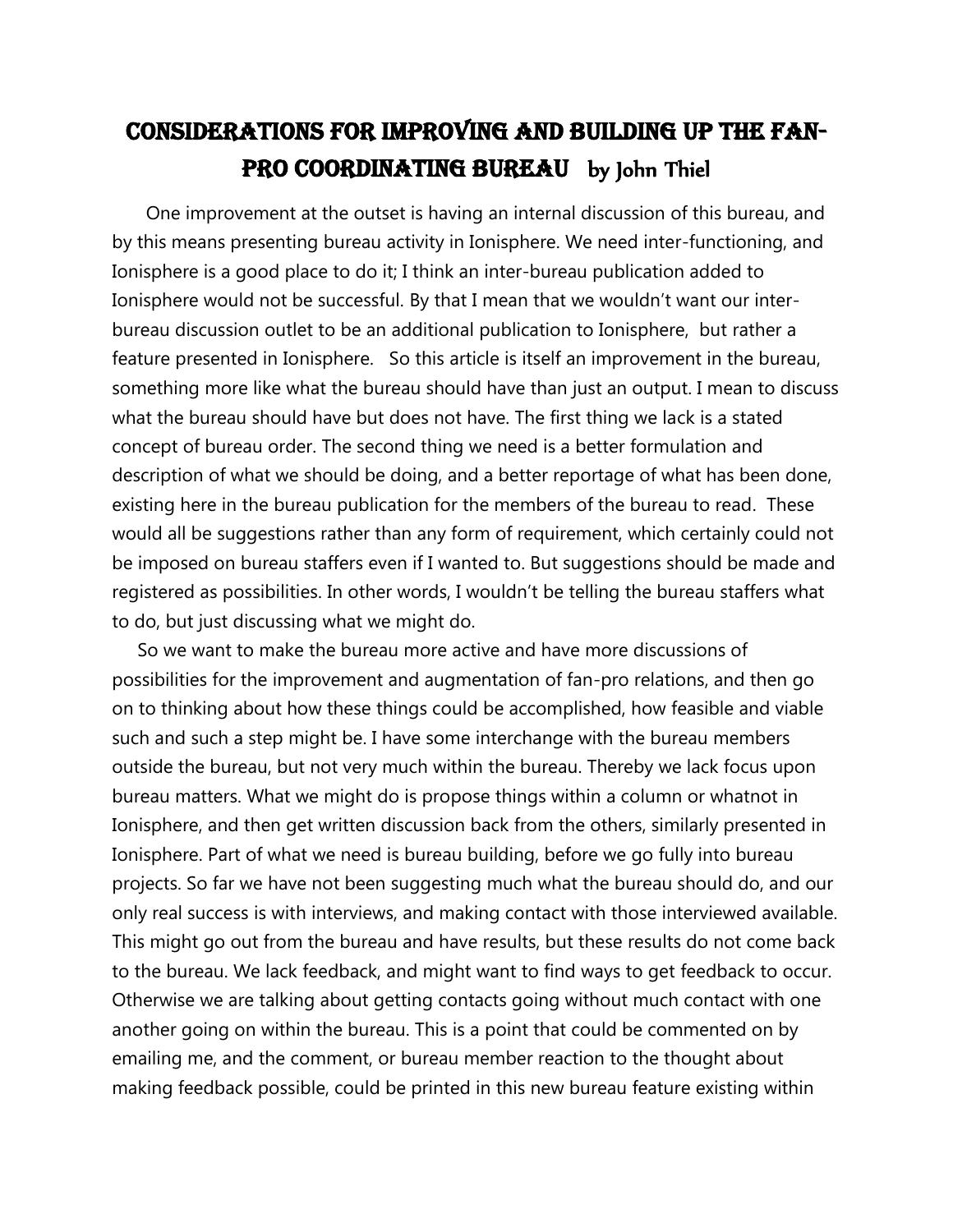Ionisphere, and thereby publicly discussed by myself, the bureau member making the comment, and anyone else who then might follow up with further comments. There exists the idea that this would be compulsory bureau activity. Not so, but hopefully some such interchange might get started following this suggestion being made. I would look for a desire on the part of others in the bureau to be interchanging thoughts about what we are doing and how we might go about doing it. That, then, would be bureau activity. I do think the bureau ought to be built up further. If bureau members are doing what the bureau is supposed to do on their own, it would be good if they would describe their individual activities of this nature, reporting it back to the rest of the bureau and to those who read Ionisphere. This may be an innovation, but it sounds like a good path to follow to me. Of course, this is just an idea.

 Another thing I am thinking of doing is making studies of the communications systems and possibilities in use, meaning mainly the internet system of communications. I would want to make a study of the way the computer system functions. At one time I had a minor in communications (and a major in English) while going to Purdue University. I studies telecommunications, the media including the press, and so on, and later my brother, attending the same university, took courses in computer science and operation. So I might be able to compile information on this subject. Fandom is a structure based on communications. It exists largely in the mail communications system and is grounded in fan organizations where those exist, and then there are conventions and conclaves, and news reporting of such events in such publications as Locus. (We would want to make information about such publications as Locus more available.)

 In the earlier Ionisphere I published listings of the addresses of writers of science fiction and fantasy, which I was obtaining from volumes of the Who's Who and a few other sources of such information, which I found at the library. Probably those authors' addresses are outdated by now. I wonder if anyone would like to undertake a similar compilation of addresses—I'm speaking of mailing addresses; I've been publishing email addresses here, but I would like it if we got a similar stockpile of the mailing addresses of science fiction authors now. At present I am too busy with what I am doing here to do it myself. We might also want discussion of the feasibility of doing this.

 This is my outlook on the bureau and its activities which I have at the present time. I would be glad to hear from other bureau members on the things I've brought up here. This may be considered a start at adding to the functioning of the bureau.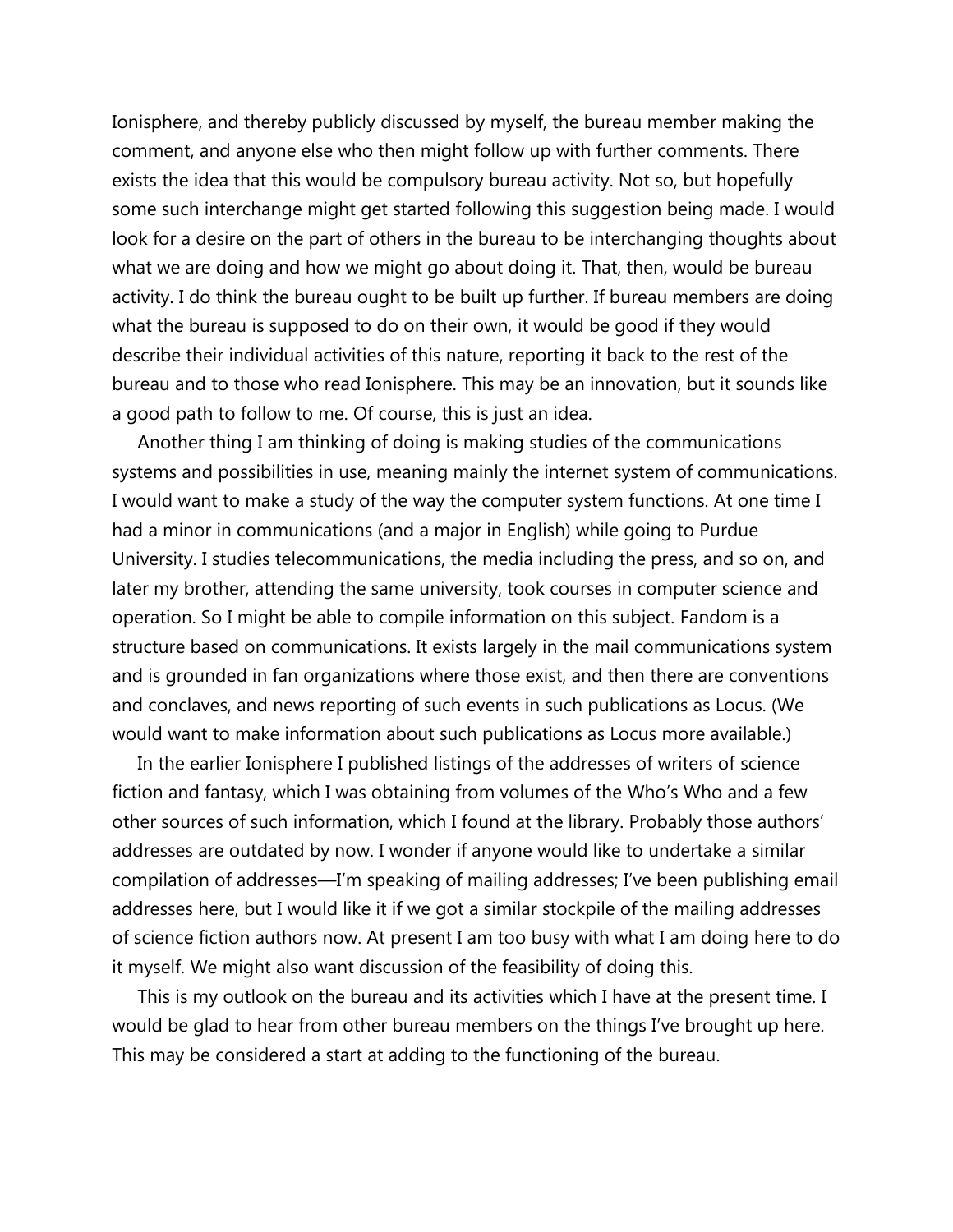### **Interview with Glenn Damato** by Tamara Wilhite



 I had the opportunity to review Glenn Damato's libertarian science fiction novel THE FAR SHORE when it came out in 2019. Cristina Flores lost her scientist father to the regime, but she treasured her father's history books about the NASA space program. When she tells the truth at a Soviet style youth march, she's marked and made to disappear. However, she's not the only one who remembers, and she finds herself with a group seeking refuge on that far shore, far from the oppressive regime that controls Earth. When I found out Glenn was working on a sequel, I decided to interview him.

#### **TW**: What is your professional background?

**GD**: I've held some occupational positions that I believe help me empathize with my characters, particularly their fears and motivations as human beings. I served as a crew member on a Navy attack submarine, and I've worked as a private investigator, or salesman, debt collector, and software instructor. I also studied physics and astronomy in college, which I believe helps me write interplanetary adventures in a believable manner.

#### **TW**: What are the greatest influences on your writing?

**GD**: From my teenage years, I remember reading books I wished would never end. These included both fiction and non-fiction. Their common denominator was they took me into another world and showed me what was possible for humans to achieve. Just as importantly, they were credible to me—they were crafted by writers with a science or engineering background of some kind—Arthur C. Clarke, Robert Heinlein, Isaac Asimov,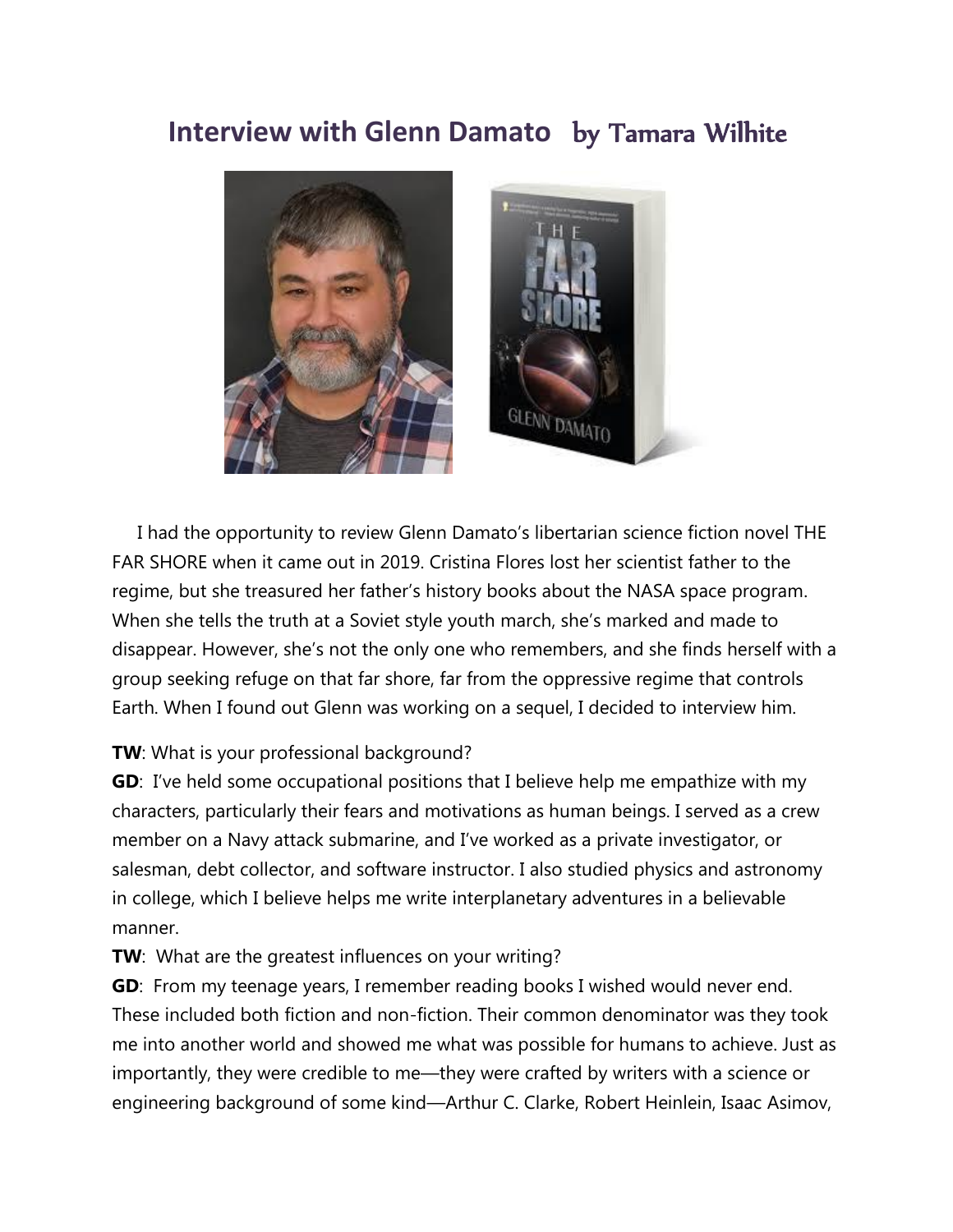Robert Forward, and Stanley Schmidt were a few of my favorites. Because there was no "magic" or other elements of fantasy in these stories or non-fiction works, they struck me as something that could happen to me—really happen, in the real world. That increases my mental involvement and sense of awe.

**TW**: And what led you to write THE FAR SHORE?

**GD**: I was pleased with reader feedback from my sailing memoir BREAKING SEAS, especially when people said it made them feel as if they had been on an ocean voyage. I wanted to try to do the same with fiction, and with a space voyage. Realism, the sense that "this is actually happening", is important to me. At the same time, the story itself needed to transcend the science and engineering aspects. I decided to write about one of the greatest adventures on which humans can embark, the risk of life itself in the pursuit of liberty and individual autonomy. This allowed me to imagine a space adventure off the beaten trail of government-trained astronauts, or space miners, or simply people who are forced to escape Earth due to alien invasion or ecological catastrophe. I wanted my characters to CHOOSE their departure voluntarily. They reject a safe and comfortable form of slavery in exchange for the dangers and miseries of freedom.

**TW**: The scoring system in The Far Shore reminds me of China's Sesame Credit System. Is that what inspired it?

**GD**: The "Trust Score" social credit system implemented by the totalitarian world government in the first act in The Far Shore is indeed similar to China's Sesame Credit system, but I had heard about the basic idea at least eight years ago, before China's system was publicized. It's not a new idea—what's new is the realization of the software communication technology and "big data" techniques required to implement it in practice. Sadly, I believe the idea of "scoring" people based on their behavior and speech—and then rationing the things they need and want based on that score—would be an irresistible tool of oppression for totalitarian governments of the future. Mao and Stalin would love it. THIS is one of the reasons it's so important we avoid relying on government as our source of what we need and want, such as medical care, food, housing and education.

**TW**: How much of the surveillance state technology we see in the novel do you think is realistic in the near-term?

**GD**: Cristina laments she is "constantly supervised" by "infinite microscopic devices" she cannot see. Unfortunately, the technology is not far in the future. The government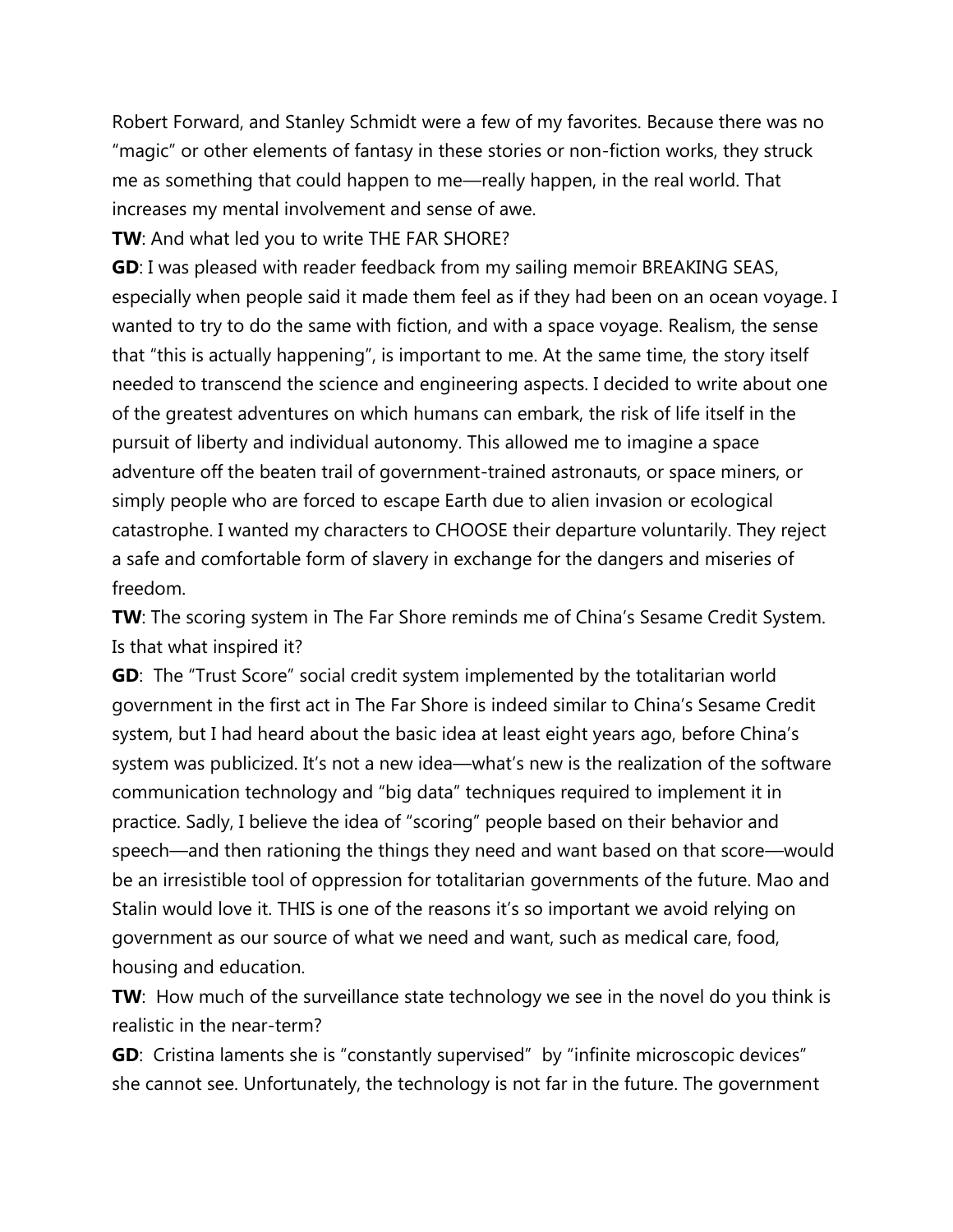may try to justify it as "necessary" for public health and safety. I fear a world, just a few decades hence, where young people consider it normal that everything they do and say is monitored by intelligent software and continuously analyzed for "dangerous" words or actions—the offense of doing or saying the wrong thing would be brought to the attention of a human authority, who would have the power to penalize you—hurt you in some way, keep you from getting what you want—as a punishment for doing what the rulers believe is wrong.

**TW**: Cristina and her small group find themselves struggling to survive on that Far Shore of Mars. I like the fact that it isn't an easy win, and there are no Mary Sue characters. How do you find that balance?

**GD**: Freedom is never easy! Therefore, I won't allow perfectly competent characters who can solve all problems. Cristina and her fellow colonists must earn their freedom, and that not only involves solving technical disasters, but dealing with ordinary human weaknesses, including our uncanny ability to lie to ourselves. In an unforgiving environment such as Mars, self-deceit can be a death sentence. In a military system or with government or corporate-trained astronauts, the official hierarchy contains checks to minimize the possibility of self-deceit, complacency, and other forms of human frailty. None of the characters in The Far Shore are trained astronauts or military personnel, so they must reach inside themselves and find the grit and backbone to overcome their natural flaws.

**TW**: I've written about the likely health checklist people would need to meet to go to Mars, using the requirements people had to meet to go to Antarctica. You take it one step farther by involving colonists on a one-way mission. Beyond fertility, what checklist did they have to meet?

**GD**: Besides excellent health, no genetic diseases to pass on to offspring, and superb intelligence, the pool of Mars colonists was selected with three other criteria in mind:

 1. Some of the tests Cristina had to suffer through were designed to measure character, not just intelligence or knowledge. For example, being cooped up in a tiny, uncomfortable room with strangers, without food, without privacy or easy hygiene how does she react? Withdrawal? Hostility? Can she "hold it together" under physically adverse conditions that last for days?

 2. A natural affinity for individual autonomy—the ability to operate independently and without instructions—a powerful RESENTMENT of being under the authority of strangers who can manipulate you for their own ends, ends you have no means to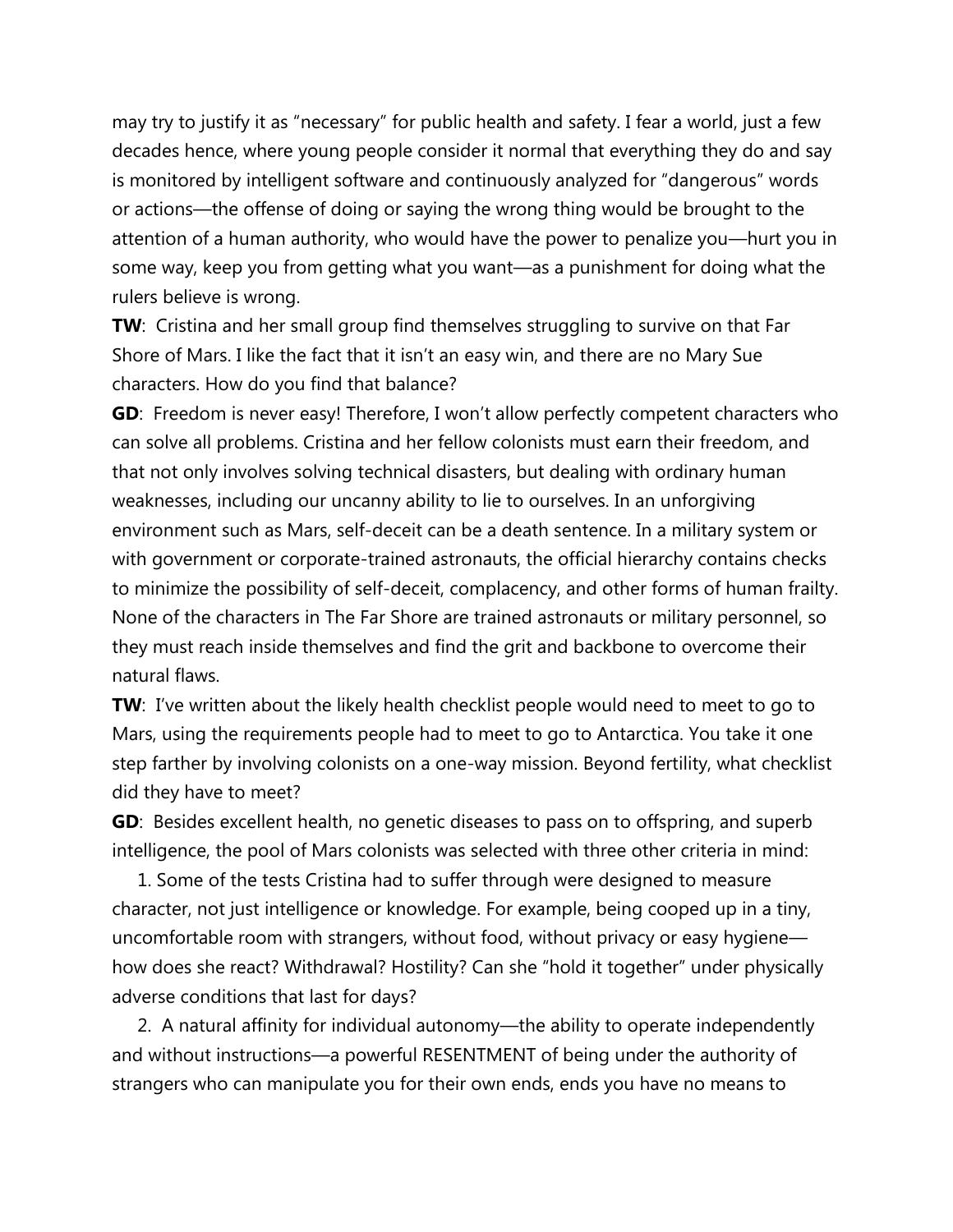change, and

 3. The willingness to make the informed CHOICE to travel to Mars, with the knowledge there will be no means to return and no "support network" (Mission Control) to assist you with problems.

 Cristina doesn't HAVE to leave Earth—this is not a matter of physical survival. Just as the rest of the colonists, they could have lived a comfortable and secure life on Earth if they simply kept their mouths shut and accepted the unfettered authority of a totalitarian regime. But they won't do that—they are the types of people who willingly accept a high likelihood of death in exchange for the chance to be captains of their own destinies. Such people exist—we've seen this all through history—so The Far Shore is a future history in that respect.

**TW**: Do you think that children born and raised off Earth could be healthy? What could we do to make up for the different environment?

**GD**: Medical experts have pondered this question, and the truth is no one will know until children are born and raised on Mars. The gravity is 39% of Earth, and that will have an impact on their growth and development. Although future colonists will have a choice in this matter, the pressurized living quarters in The Far Shore are kept around one third of an Earth atmosphere—around thirty-five kilopascals—with a high percentage of oxygen so we can function normally. We know that astronauts can be healthy in this environment for months—but what will the effect be after years? How about children who do not experience full atmospheric pressure at all? We just don't know.

 These issues are tackled in the upcoming sequel to The Far Shore. There are some surprises—as there will be in real life. We have something going for us: historically, since humans began venturing into space almost sixty years ago, we're discovered that most (if not all) of our dire adverse health predictions have been wrong—or greatly exaggerated. For example, sixty years ago, NASA flight surgeons speculated that astronauts in zero-G for more than a few seconds would be unable to swallow or digest food. They also might experience such severe cardiovascular or respirational difficulties that they would be unable to survive beyond a few minutes or hours. They also worried about the psychological effects of not having an "up and down", and about unknown radiation hazards. All of these theoretical dangers were discredited one by one—not to say that space or other planets are safe or the healthiest places for us—but we CAN live there, if we try. My gut tells me we were meant to explore and settle these places.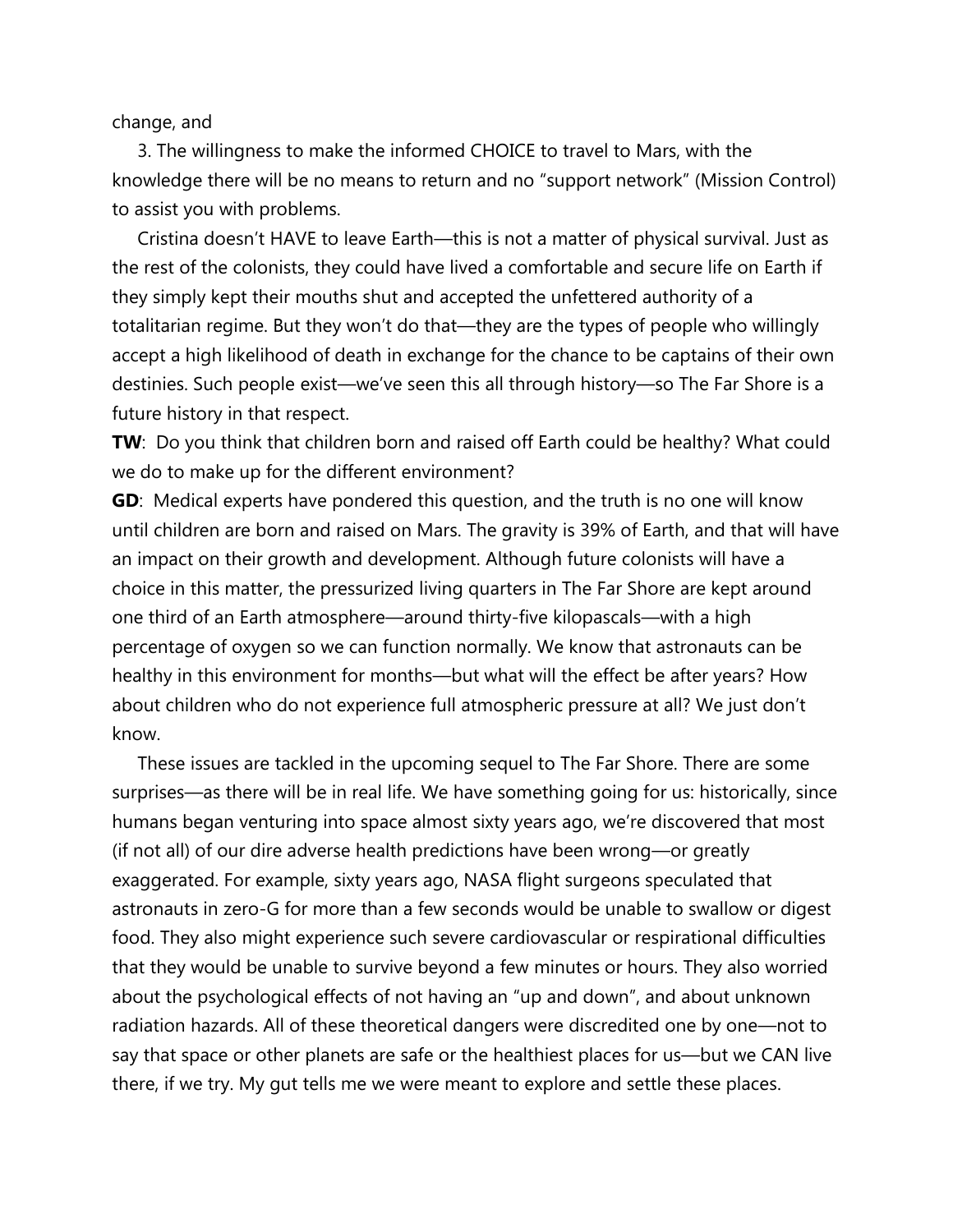**TW**: When do you think the sequel to The Far Shore will come out?

**GD**: I confess that writing the sequel to The Far Shore is taking me a bit longer than I anticipated. I am wrestling with big ideas and a general plot line quite different from the first book. I believe the sequel—title to be announced—will be available for pre-order sometime in July 2020.

**TW**: Is there anything else you'd like to add?

**GD**: I would like to thank my readers—both present and future—for their helpful feedback and their positive support. Thanks for taking the chance to read a novel that doesn't fit neatly into one of the popular categories, such as space opera or military scifi. And thank you, everyone, for your patience in waiting for the sequel. Finally, thank you, Tamara, for this chance to sound off!

**TW**: Thank you for speaking with me.



**Ionisphere, NASA solar system research**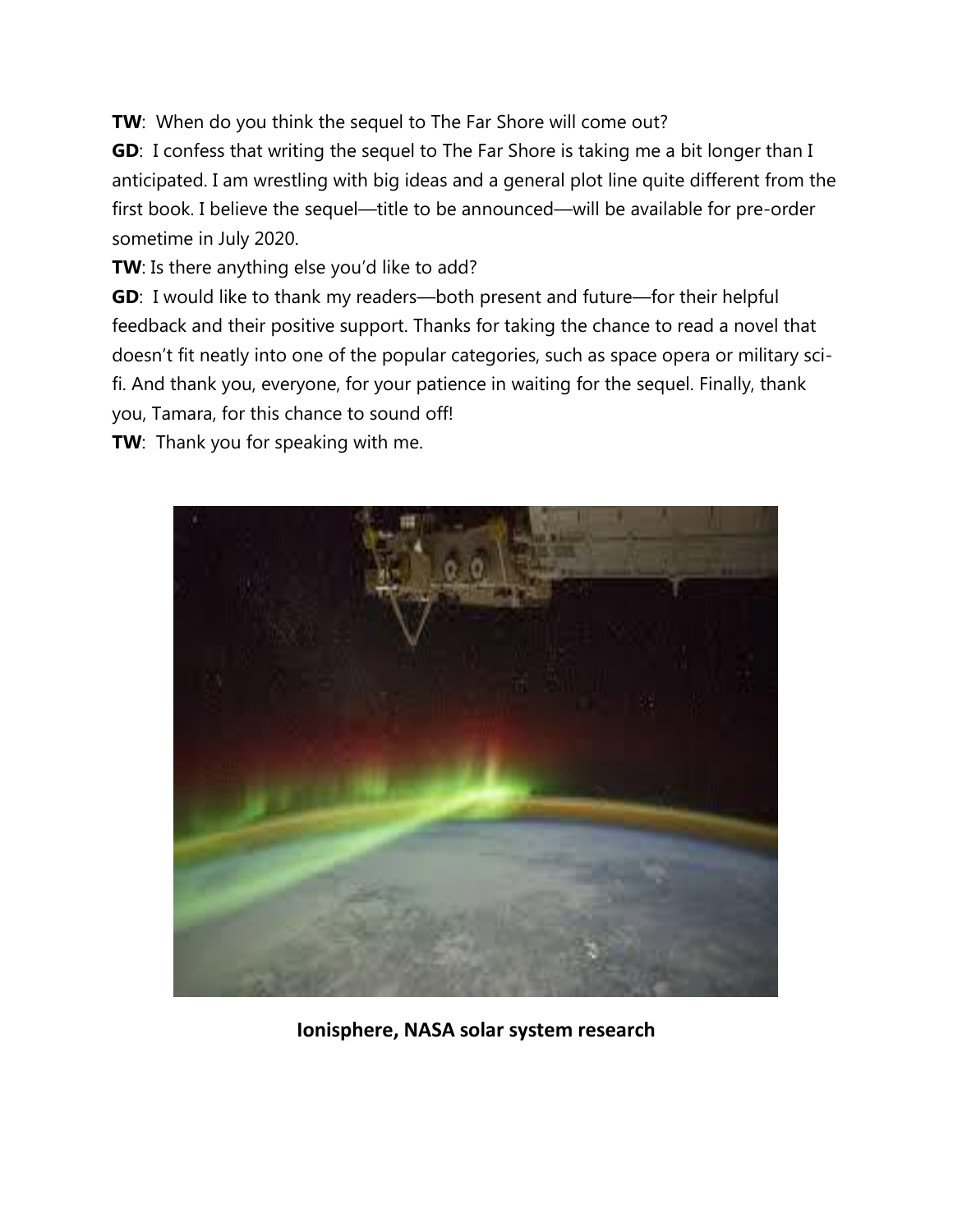

#### **Creative Writings**

## Gulture Clash by Jeffrey Redmond



More from the three-mooned planet. Do things go well for people?

From the ancient Er-Dan manuscripts (Codex 6475), as translated by Ed-Mon

 On the three mooned planet, after the loss of the army in the coldest wastes and seas of the northern polar region, the Eastern Continent was in great turmoil. Almost all of the inhabitants had lost fathers, husbands, brothers, and sons, and the society began to become fragmented and at odds with itself. In the coastal region, in the south of that continent, there was the large port of Alish-Kandar, ruled by the imperial appointed administrator, Or-Estes. He followed the new emperor's instructions, and he kept order and stability in the city as best he could. But it was an extremely difficult task.

The populace began to slowly but surely lose its original cohesion and sense of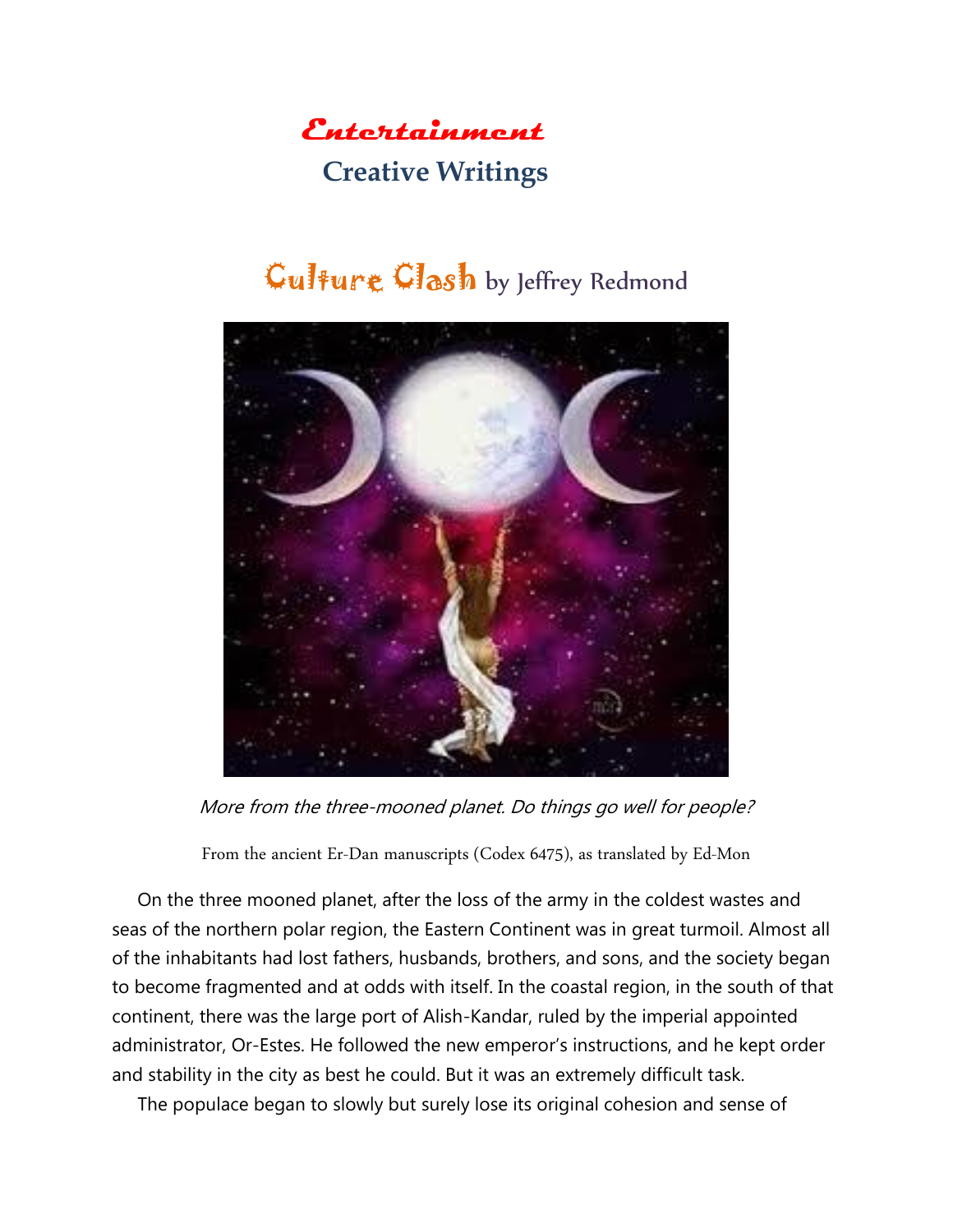permanence. New arrivals from other locations brought many sudden changes in the local area, and the citizens began to feel disenfranchised. Factions began to form and compete for wealth, jobs, power, dwellings, and influence in the communities. The original temples to the old deities even began to lose many of their supporters, and the priestesses were worried about what the future would hold for everyone.

 A new religious group began to form, led by a rogue male priest named Cyr-ll. He held assemblies out in the open places of the city, and he would loudly proclaim his benefits in the one true faith. He said, repeatedly, that the solar star had only one deity in its essence, that this was a male one, and that it was the only such intangible entity in existence. All of the other so-called "deities", both males and females, of the winds, skies, waters, lands, moons, and stars, were all false ones, he claimed. These others had never really existed at all, in his belief, and he told this repeatedly to anyone who came to listen.

 Most of the citizens, especially in the former time of peace and prosperity, thought of Cyr-ll as being a fool or even crazed. But then, in the times of turmoil and unsettling changes, more and more of them came to hear his speeches. They began to give him donations, and even an unused building for his own permanent temple. He immediately began to organize his followers on a larger scale than ever before.

 Cyr-ll calculated, quite cleverly, that he would need to make his new religion different from the other ones, in order to convince his followers that it was indeed the "better" one. So he began to make his announcements to them from the highest position within his new temple hall. And he told them that the male Solar Star deity was the only one, that all males were superior and dominant to females on the planet, and that all of the priestesses of the other temples were evil and wicked females who would lie and do great harm to them. Cyr-ll continued on and on in this way for a number of seasons, and eventually more and more of the citizens began to believe him. The new faith finally had one third of the inhabitants of the city, and Cyr-ll was very pleased.

 Among the other residents of Alish-Kandar, a third of them were usually not all that religious, and were just loyal followers of the imperial administrator, Or-Estes. They, like he, preferred law, order, and the old stable culture and traditions. The other third of the inhabitants were faithful to all of the deities, and they continued to worship these in the temples as before. The temples' priestesses were led in a benign and positive way by the high priestess of the main temple. She was a wise and talented female named Hy-Pata, and she was herself the daughter of a priestess. She knew how to read and write, and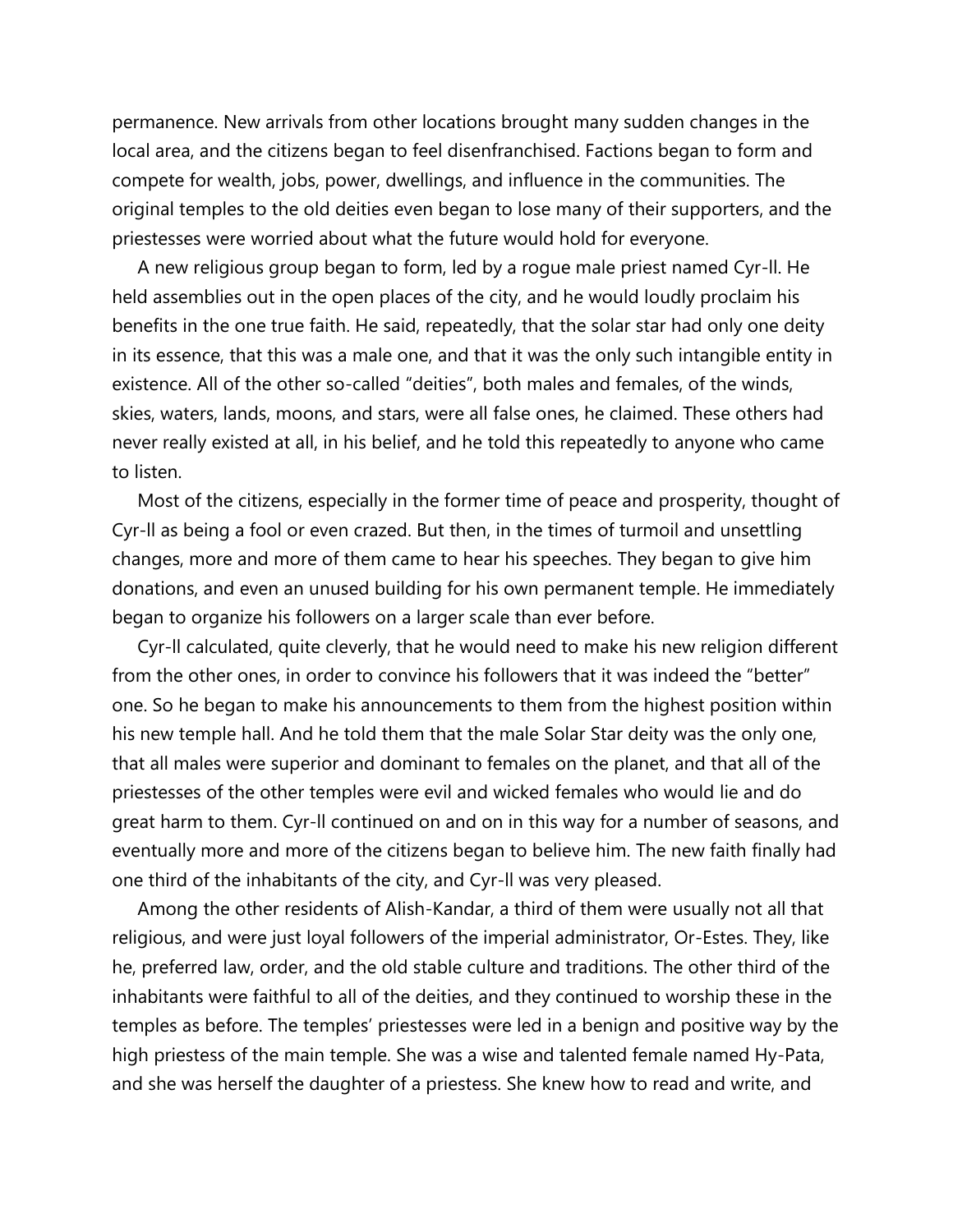she taught these skills to the other priestesses. She made sure that one of their important duties was to learn and copy the old scrolls and manuscripts of knowledge and wisdom, in order to preserve these for future generations. The documents were amassed and kept safely in the main temple archives, and they were a source of great education and information for all of the administrators, scholars, temple priests and priestesses, and learned others. But Cyr-ll then began to tell his followers, most of whom could not read or write themselves, that these were the false and evil works of the elite who oppressed them. And too many of them began to believe him.

 The imperial administrator liked Hy-Pata, and he visited her frequently. His own wife had died, and he enjoyed the company of this articulate and intelligent female. He sought her useful advice on a number of occasions, and he found that he got better results from his dealings with many other officials and dignitaries because of this. Or-Estes and Hy-Pata were good friends, and they helped and supported each other as much as they could. He would give her gifts and invite her to all of his formal banquets, and she in turn did the same for him.

 But Cyr-ll began to say that the imperial administrator was corrupt and dishonest, and that the high priestess was merely a prostitute who manipulated him. Cyr-ll had never been married himself, and probably never desired to. He viewed his female followers only as being easier to dominate and control, and merely as being useful tools to help him convince the males to remain with him and do his bidding.

 Or-Estes and Hy-Pata decided that, out of necessity, they would have to form an alliance to protect themselves against this demagogue priest and his increasing element of blindly loyal followers. But public speaking was a freedom everyone in Alish-Kandar had always enjoyed, and neither of them thought to have any kind of attack against Cyrll himself. But the new religion priest made many plans and preparations against both of them, and he began to constantly exhort his followers to do his biddings. First they began having street demonstrations, protesting against the false religions they were in competition with. Then they began attacking others in the streets, and finally surrounding the other temples in order to block access to them.

 Cyr-ll's next move was very bold, but he felt he had enough political power and support to do so. He then preached against the city main temple archives as being a storehouse of lies and deceit, and he bade his followers to surround it as well. Hy-Pata came to it as she always had done, and she tried to get into the building, but she then found it blocked. When she and her assistants tried to boldly go through the crowd,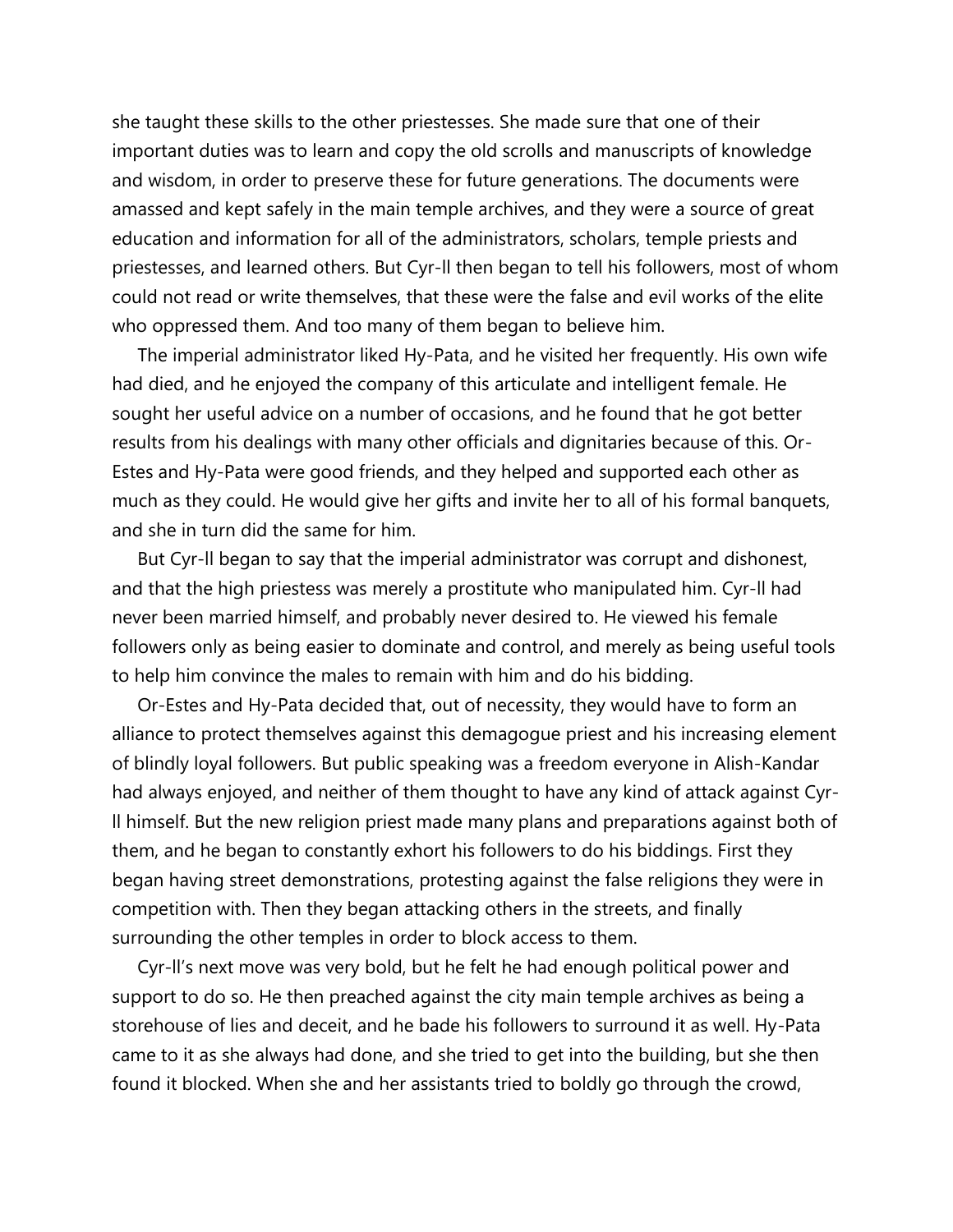they began to attack her and her group. After a brief scuffle, Hy-Pata was knocked to the ground, and her assistants began to strike back at the angry mob. This made them even wilder, and they fell upon the little group and killed them. Hy-Pata made an attempt to escape, but they held her down and beat her until the life left her body forever.

 The mob then turned and stormed the building, and they began ransacking and looting it. One of them knocked over a lit reading lamp, and the fire ignited some of the manuscripts. The flames then spread quickly among the row of documents, and soon the entire archive area was ablaze.

 Cyr-ll denied to the imperial administrator that he was personally responsible for Hy-Pata's death, but he was then extremely pleased with the situation. And he well realized that, beyond any of his previous wildest hopes, he was now of co-equal power with Or-Estes. And, soon after, Cyr-ll even began to preach against the imperial "non-believer" as being a mere "tool" of the "corrupt" central government. At this time the old emperor died, and the new one was his very young and inexperienced grandson. Or-Estes soon found himself without support in either the port or the capitol, and he was eventually recalled. In the capitol he was "promoted" to a meaningless position on the new imperial staff. His replacement was a younger and inexperienced one, whom Cyr-ll quickly befriended and greatly influenced with flattering praise and gifts.

 Eventually Cyr-ll and his followers took over complete control of Alish-Kandar, and they made new laws only for their own benefit. Only believers in the male solar deity alone, and members of Cyr-ll's temple itself, could then serve in the city administration, vote, own property, and hold work positions above common laborer. Finally the females were all forbidden to vote, own property, work, or even go outside of their homes without related male escorts. No new priestesses were allowed into the other temples' clergies, and the older ones eventually died out without any younger ones replacing them. Females were also forbidden from marrying without their fathers' consents, from wearing revealing or provocative clothing, from any and all public performances, and from initiating divorces.

 Females, in time, all became the sexually repressed and neurotic nothings Cyr-ll had always secretly wished them to be. They remained terribly frustrated, repressed, confused, and ever-fearful of their guilt from the ostracisms of others. They were raised to remain helpless and ever-dependent upon the males, and they were never again permitted to behave as if they enjoyed sex or being females. Theirs was only to be a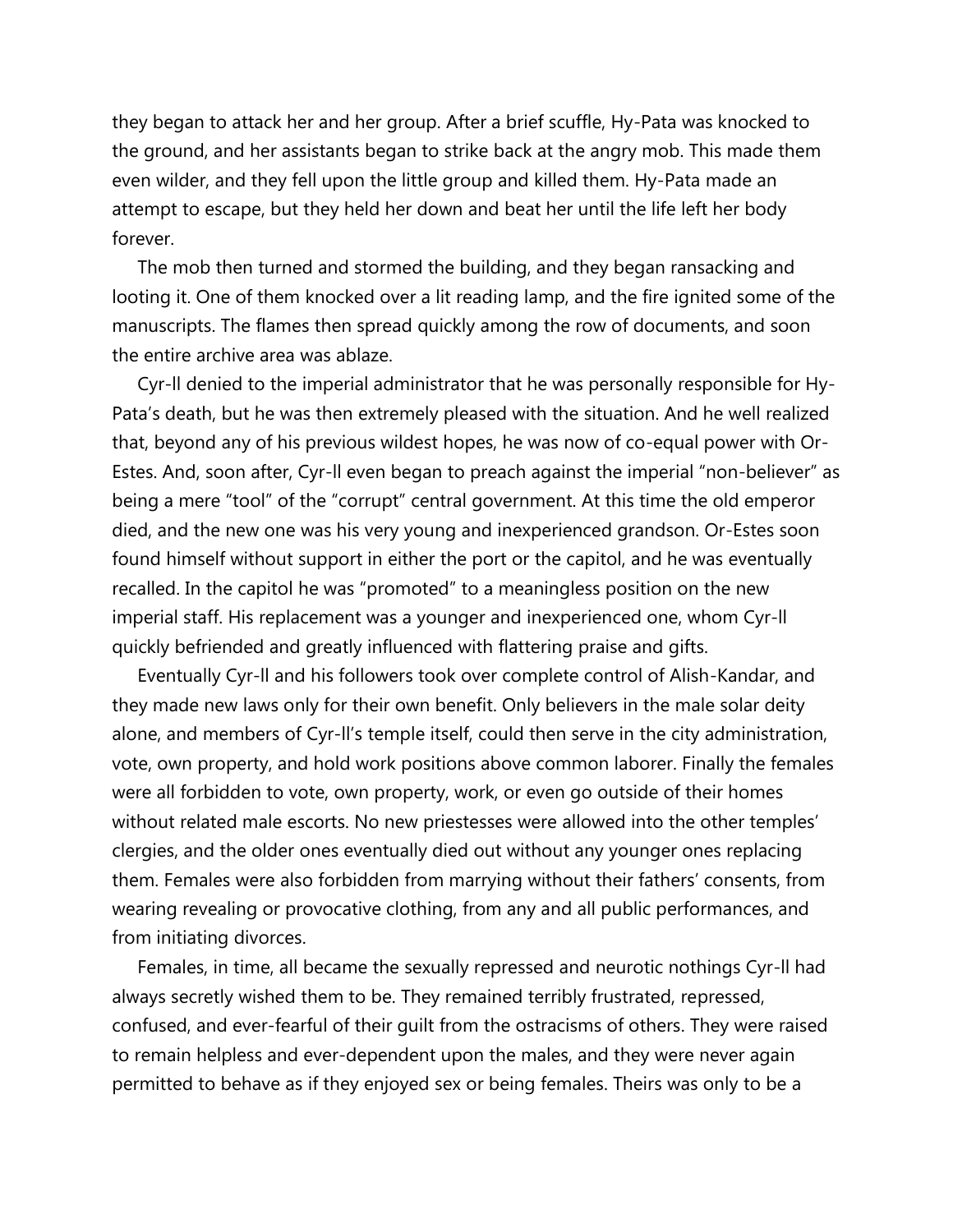function of reproduction, the raising of offspring, and the maintaining of homes. And the males were kept well-disciplined with ever harsher public punishments to remain obedient to their religious authorities.

 Cyr-ll then ruled his followers and most of the city as an all-powerful religious and political leader. He used his policy of guilt and fear to keep the inhabitants obedient and subdued. They were also afraid of his new police units, of his new system of paid informers, of his lesser priests and their humiliating of those who did not regularly attend the temple rituals, and of his preachings about how the male solar deity would punish them after death if they were not humble and obedient in life. The younger offspring were especially influenced as they grew up with this new system, and they became the ones who steadfastly believed in Cyr-ll's tenet that theirs was the only world of sentient beings, and that there was no such life on any other planet.

 And just before he died, Cyr-ll was the most pleased with his permanent creation. He had defeated all of his rivals, reorganized almost everyone to follow just himself alone, and he had left behind him a legacy of his permanent system. His followers all grieved at his death, and they put his body in a vault in the temple, and they worshipped it as well from then on.

 It is, of course, not known what the deities thought or felt about Cyr-ll's spirit, or of what the solar deities themselves decided to do or not do about it. But it is known that Cyr-ll's followers maintained an all-powerful religious rule on the city for a long number of seasons. His personally-chosen heirs held absolute authority over almost everyone there. They felt themselves superior and invincible to all others, and they even began to realize that since the only deity was a male one, females probably had no spirits to exist with after death. Cyr-ll's heirs challenged and defied the emperors with trade embargoes, and they maintained their powerful fishing and merchant fleets without sending any of their tax dues to the capitol.

 However, not too long after this, raiders from the Southern Continent began to attack their ships, and later even the coastal areas around Alish-Kandar itself. The new emperor decided not to offer or give any military assistance to the rebellious and arrogant inhabitants of the port. In the end a large and more organized force of raiders attacked the city, and they looted much and destroyed more. Cyr-ll's tomb and temple building was especially a target for all of the precious items in and around it. And his body disappeared completely in the fires and general destruction. Many of the inhabitants were killed or enslaved, and their offspring were taken away with the raiders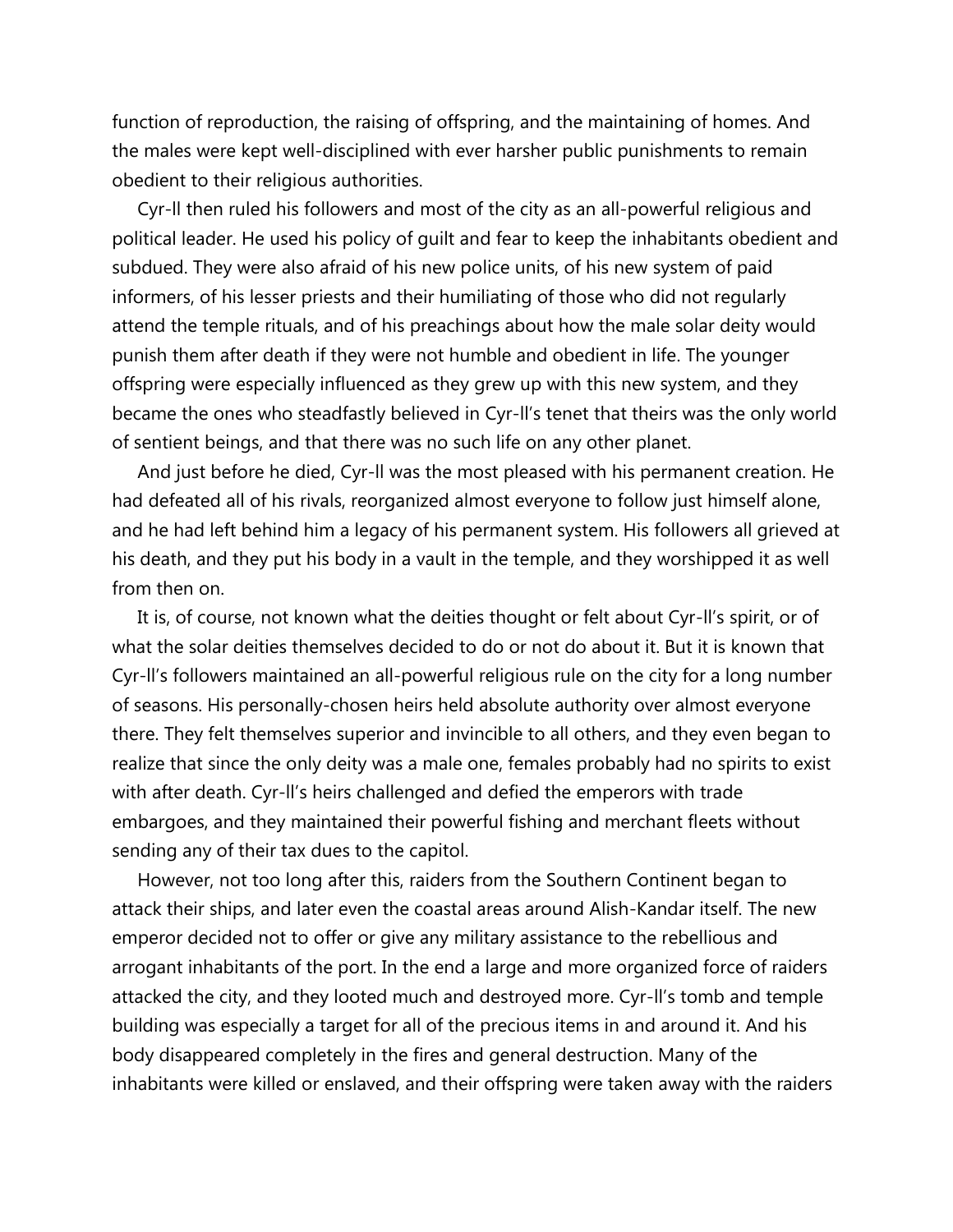to be raised in the raiders' own ways and religions.

 In later eras, the scholars often blamed the sea raiders for destroying so much of the knowledge and cultural heritage of the city, and especially of such losses as the main temple archives. But, at least in this case, all that was original and of heritage in Alish-Kandar was really lost due to the fanatical ravings of the priest Cyr-ll, and of his angry mob of blind followers, doing his bidding to destroy everything in the name of his "one true faith". We can only hope and pray, to all of the deities, that the scholars of today keep the original and preserved texts carefully and safely, for the benefit of all of the future generations.



portrayal of destruction from classical art. Goya?